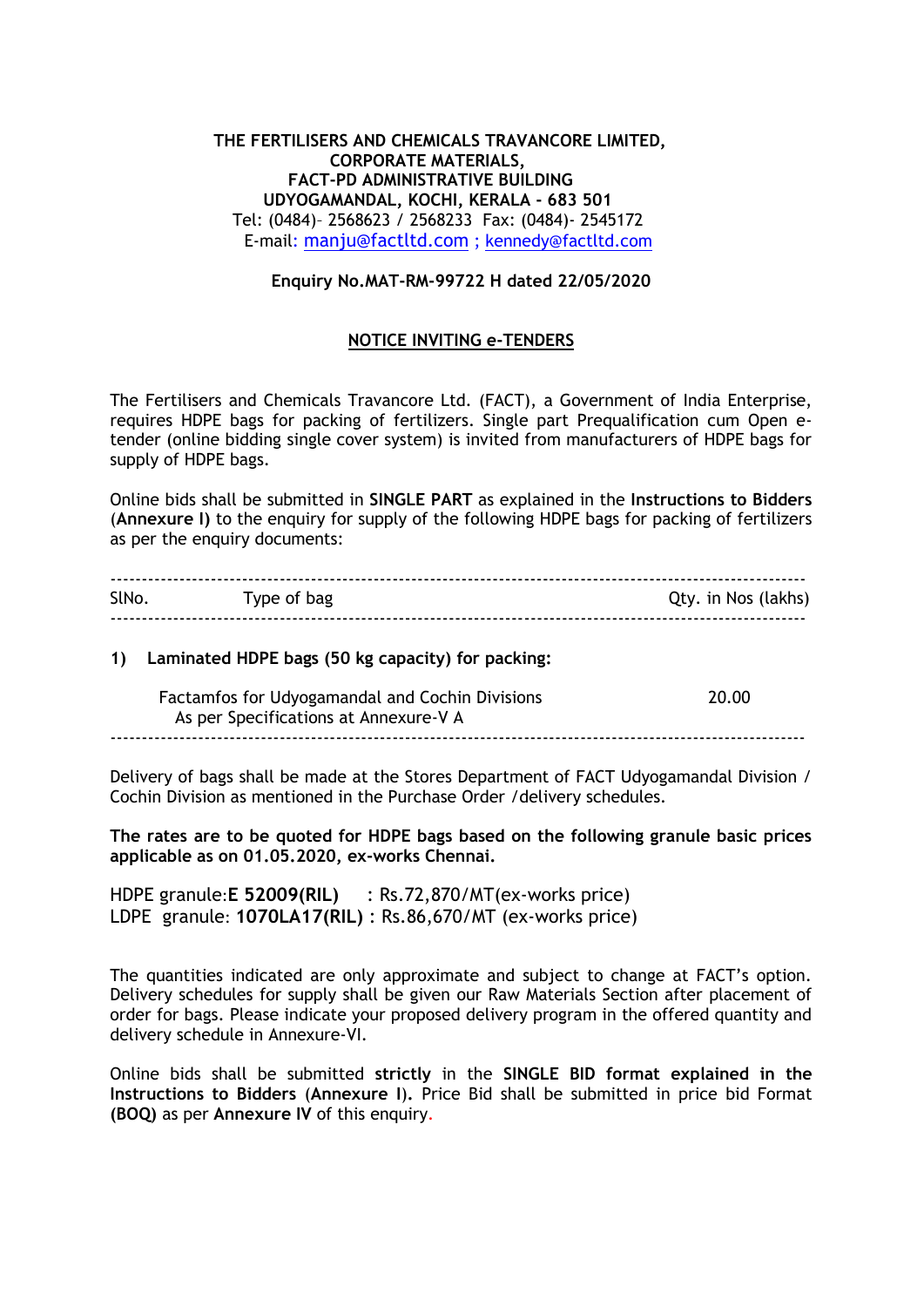## PLEASE NOTE THAT ONLY ONLINE BIDS WILL BE CONSIDERED AGAINST THIS TENDER

Visit [https://eprocure.gov.in](https://eprocure.gov.in/) for online bid submission.

# **General Informations**

| Name of work                              | Prequalification cum Supply of HDPE bags Laminated for<br>packing Factamfos                                                                                                                                                                      |  |  |
|-------------------------------------------|--------------------------------------------------------------------------------------------------------------------------------------------------------------------------------------------------------------------------------------------------|--|--|
| <b>Enquiry No</b>                         | MAT-RM-99722 H dated 22/05/2020                                                                                                                                                                                                                  |  |  |
| Mode of Tendering                         | SINGLE COVER SYSTEM                                                                                                                                                                                                                              |  |  |
| Due date & time for<br>Submission of bids | 01/06/2020/ 2.00 PM                                                                                                                                                                                                                              |  |  |
| Date & Time for<br>opening of the Bid     | 02/06/2020 /2.00 PM                                                                                                                                                                                                                              |  |  |
| <b>EMD</b>                                | Rs.1,00,000/-by NEFT/RTGS                                                                                                                                                                                                                        |  |  |
| Contacts e-tender<br>helpline             | 1) Mr. Ajino Anandh,<br>Tel: 0484-2567349, Mob: 9497334230,<br>email:ajinoanandh@gmail.com<br>2) Mrs. Manju M Warrier, Tel: 0484-2568623<br>e-mail: manju@factltd.com<br>3) Mr.R Satis Kennedy, Tel: 0484-2568233<br>e-mail: kennedy@factltd.com |  |  |

## **Tender Documents(e-Tender)**

Visit our website **[www.fact.co.in](http://www.fact.co.in/)** or Central Public Procurement Portal [https://eprocure.gov.in](https://eprocure.gov.in/) for tender documents. Bids submission shall be in electronic form through [https://eprocure.gov.in](https://eprocure.gov.in/) only. See Annexure-1 **'**Instructions to Bidders"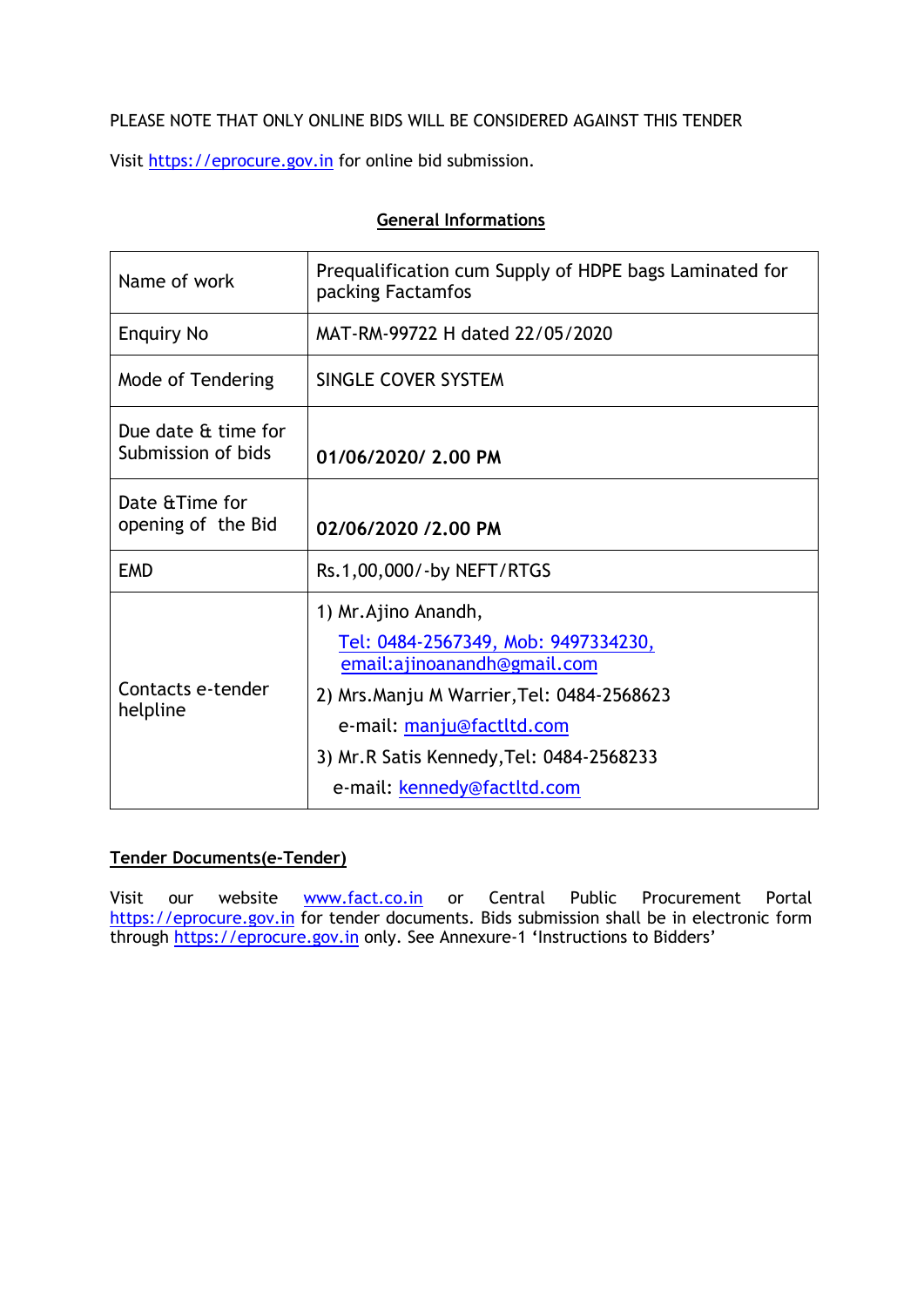**The following documents form part of the enquiry.**

| Sl.No.         | Document      | <b>TITLE</b>                                                                         | No. of<br>pages |
|----------------|---------------|--------------------------------------------------------------------------------------|-----------------|
| $\mathbf{1}$   | Annexure-A    | Questionnaire<br>Application and<br>for Prequalification of Vendors                  | 6               |
| $\overline{2}$ | Annexure-I    | Instructions to bidders(e-tender)                                                    | 5               |
| 3              | Annexure-II   | <b>Terms and Conditions</b>                                                          | 5               |
| 4              | Annexure-III  | Special Terms & Conditions for<br><b>HDPE</b> bags                                   | 4               |
| 5              | Annexure-IV   | Price Bid Format(BOQ)                                                                | $\mathbf 1$     |
| 6              | Annexure-VA   | Specifications of HDPE<br>Laminated Factamfos bags                                   | $\overline{2}$  |
| $\overline{7}$ | Annexure-VI   | Delivery requirement (Offered<br>quantity and delivery schedule)                     | 1               |
| 8              | Annexure-VII  | Proforma of Bank Guarantee in<br>lieu of Security Deposit                            | $\overline{2}$  |
| 9              | Annexure-VIII | Proforma of Bank Guarantee<br>towards security in lieu of<br>retention of 2% payment | $\overline{2}$  |
| 10             | Annexure-IX   | Format of Compliance<br>Statement                                                    | 1               |
| 11             | Annexure-X    | <b>Check list for Commercial Terms</b>                                               | $\overline{2}$  |
| 12             | Annexure-XI   | Format for Integrity Pact                                                            | 5               |

FACT reserves the right to reject any bid on the basis of non-execution of contract/unsatisfactory performance of the bidder in any previous contract with FACT/any other company/govt. departments or bid from any bidder who has been de-listed/black listed by FACT/any other company due to unsatisfactory performance, forfeiture of EMD or any other similar reason.

For THE FERTILISERS AND CHEMICALS TRAVANCORE LIMITED

Deputy.General Manager(Materials)RM1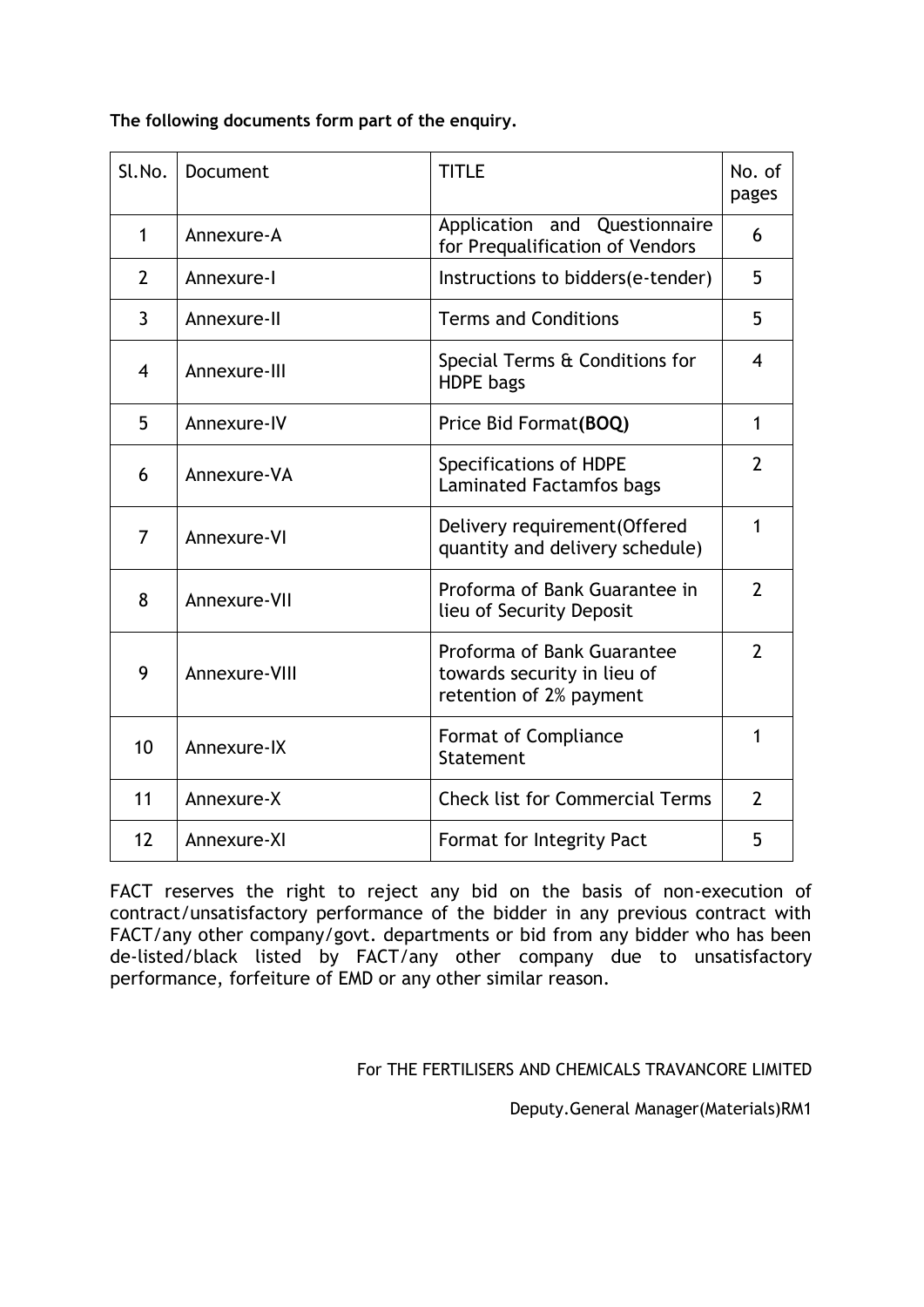## **APPLICATION FORM FOR PREQUALIFICATION OF VENDORS FOR SUPPLY OF HDPE BAGS FOR PACKING FACTAMFOS**

## **I. INSTRUCTIONS:**

- 1. Please ensure that all the required data are furnished in the format given herein without any omission/ambiguity. Clarifications on data furnished may not be taken up with the applicants. Applications that are incomplete or ambiguous are liable to be rejected.
- 2. The details furnished shall be authentic. We reserve the right to verify correctness of the details given, by inspecting your premises and records. If any information furnished is found to be incorrect, the application is liable to be rejected, either during prequalification or after, without prior intimation.
- 3. Vendors already registered with us and supplying to us also shall comply with all the requirements as per this application form.
- 4. We reserve the right to obtain and verify any additional information than those contained in the application form during or after pre-qualification.

## II. **PRE-QUALIFICATION CRITERIA**

The criteria to be met by the bidders for the Pre- Qualification are as follows:

- a. The vendor should have supplied at least 40 (forty) lakh HDPE bags with outer lamination in one year during any one of the previous three years viz, January 2017 - December 2017, January 2018 - December 2018 and January 2019 - December 2019. Please enclose Purchase Order copies and the corresponding invoices/certificate from buyers on satisfactory performance as proof of the above.
- b. The vendor should have own manufacturing facility to produce minimum 15,000 HDPE bags per day. Kindly furnish a declaration confirming the same and the statement showing the details of available machinery and other facilities. FACT reserves the right to verify the details through inspection at the manufacturer"s works.
- c. Vendor should have all the facilities and equipment for conducting tests of the HDPE bags as per the approved standards. Kindly furnish a declaration confirming the same and a statement showing the details of available facilities and equipment. FACT reserves the right to verify the details through inspection at the manufacturer"s works.

## **NOTE: BIDDERS NOT FULFILLING THE ABOVE CRITERIA WILL NOT BE CONSIDERED**.

Yours faithfully For THE FERTILISERS AND CHEMICALS TRAVANCORE LIMITED

Deputy General Manager (Materials) RM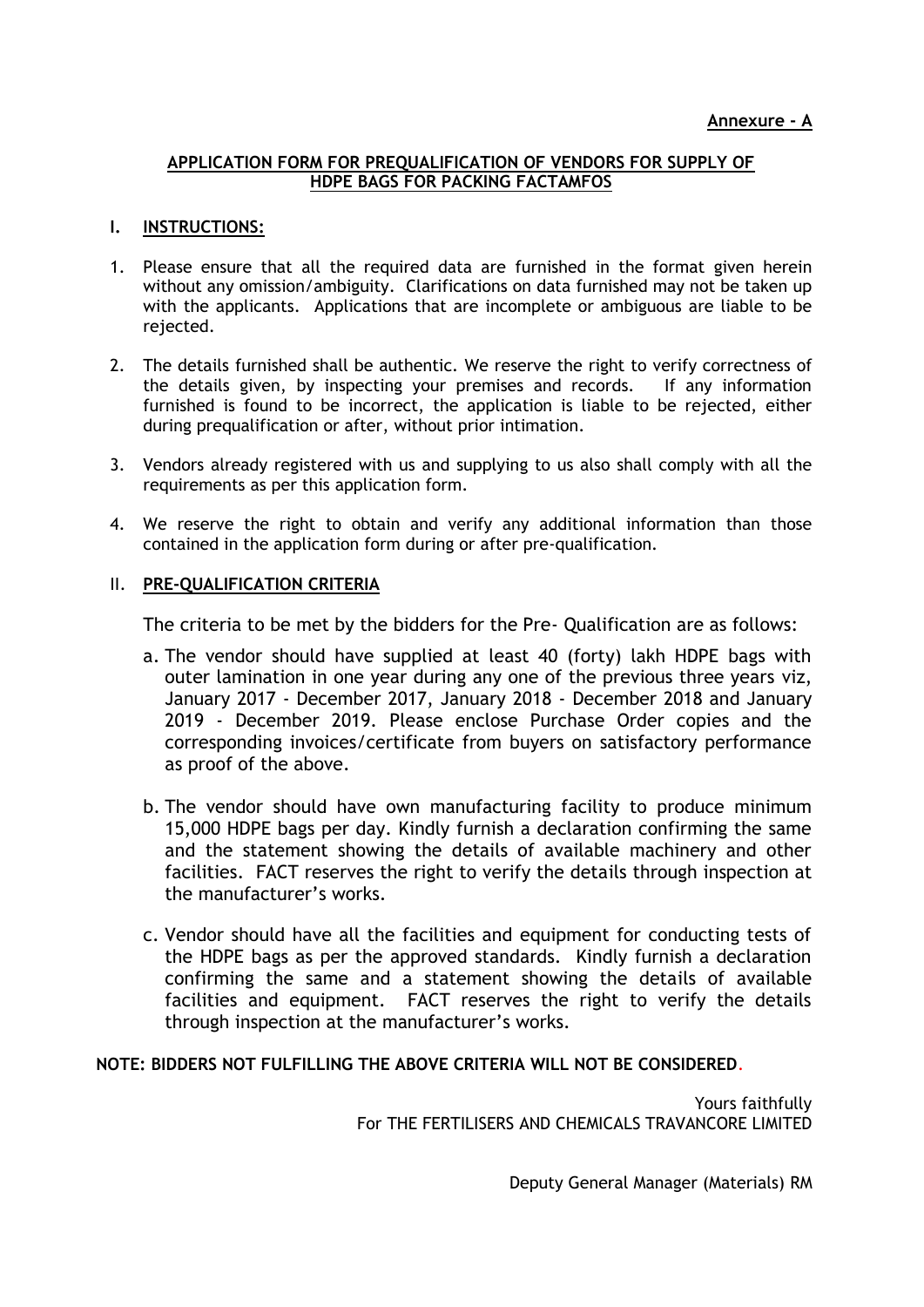# **Enquiry No.MAT-RM-99722 H dated 22.05.2020**

## **VENDOR DATA UPDATION (DECLARATION) FORM FOR PREQUALIFICATION OF VENDOR FOR SUPPLY OF HDPE BAGS FOR PACKING FACTAMFOS.**

|       | Description                                                                                                                                              |                                    | To be filled in by vendor |                                                  |
|-------|----------------------------------------------------------------------------------------------------------------------------------------------------------|------------------------------------|---------------------------|--------------------------------------------------|
| 1.0   | Name of the vendor                                                                                                                                       |                                    |                           |                                                  |
| 1.1.0 | Full address with PIN code<br>of Registered office and<br>Works.                                                                                         | <b>Registered Office</b>           |                           | <b>Production Units</b><br>(Works)               |
| 1.2.0 | <b>Telephone Numbers</b>                                                                                                                                 |                                    |                           |                                                  |
| 1.3.0 | E-mail id                                                                                                                                                |                                    |                           |                                                  |
| 1.4.0 | <b>Fax Numbers</b>                                                                                                                                       |                                    |                           |                                                  |
| 1.5.0 | <b>Contact Person</b>                                                                                                                                    |                                    |                           |                                                  |
| 1.6.0 | Full address with PIN code<br>(To which correspondences<br>are to be sent)                                                                               |                                    |                           |                                                  |
| 2.0.0 |                                                                                                                                                          | <b>Company Particulars</b>         |                           |                                                  |
| 2.1.0 | Constitution<br>Proprietary/ partnership/ private Ltd/<br>Public Ltd/ Public Sector<br>(If Proprietary / Partnership, name's of<br>proprietor/ Partners) | (Please furnish documentary proof) |                           |                                                  |
|       | Good and Service Tax Registration (GST)                                                                                                                  |                                    | (Yes/No)                  | <b>Please Enclose</b><br>copy                    |
|       | Permanent Account Number" (PAN) Card.                                                                                                                    |                                    | (Yes/No)                  | <b>Please Enclose</b><br>copy                    |
|       | Whether SSI Unit                                                                                                                                         |                                    | (Yes/No)                  | <b>Please Enclose</b><br>copy.                   |
|       | Whether ISO Certified/ approved by the<br>Bureau of Indian standard or any III party<br>inspection agency                                                |                                    | (Yes/No)                  | Please provide<br>documentary<br>evidence if yes |
|       | Whether manufacturing is done directly or<br>subcontracted                                                                                               |                                    | (Yes/No)                  | $-do -$                                          |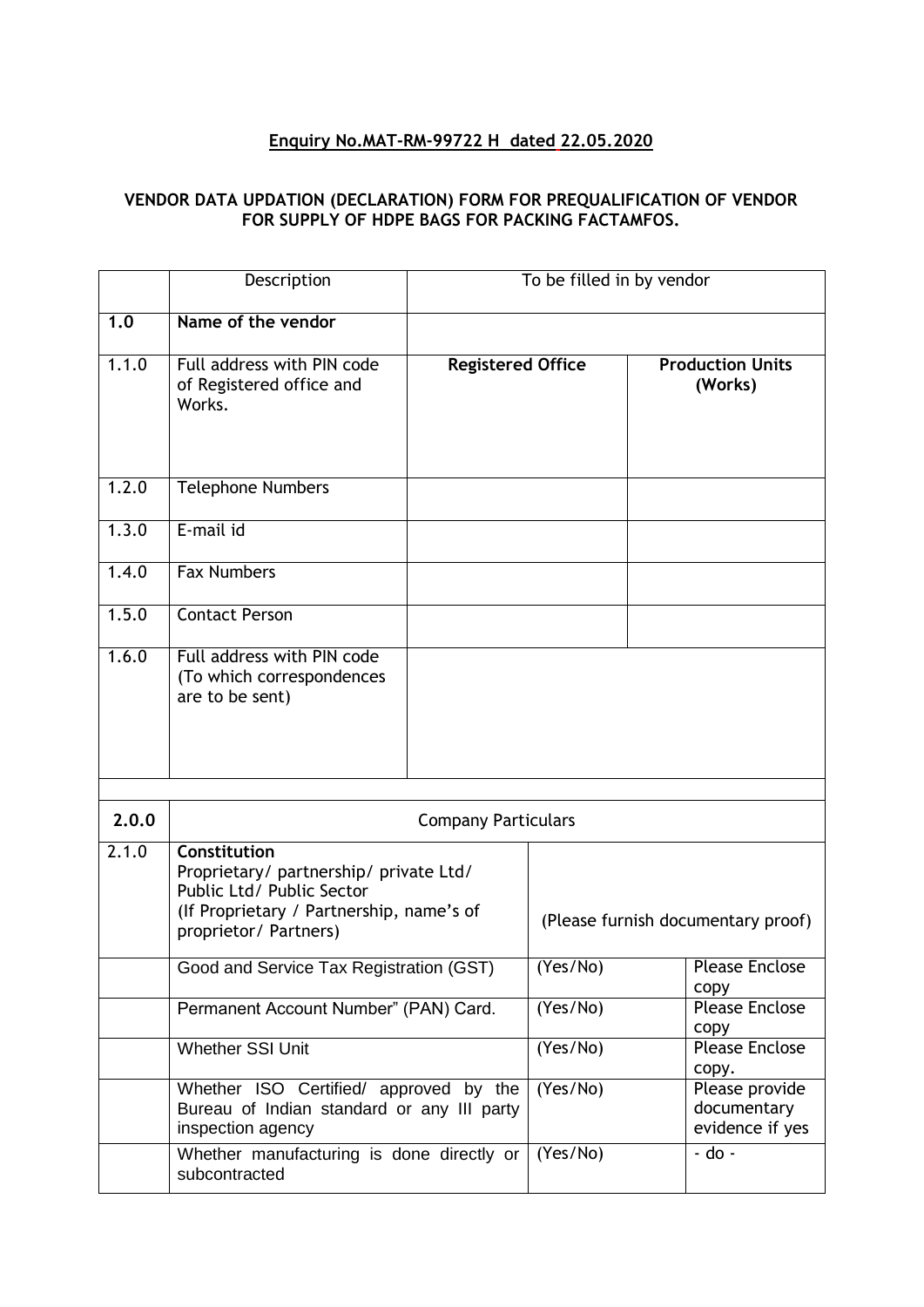| 2.2.0                                                  | <b>Number of Employees</b>                                                                                                                                                                                                                                                                                                                         |                        |                                         |                                                                                                                                         |              |                           |                  |                |
|--------------------------------------------------------|----------------------------------------------------------------------------------------------------------------------------------------------------------------------------------------------------------------------------------------------------------------------------------------------------------------------------------------------------|------------------------|-----------------------------------------|-----------------------------------------------------------------------------------------------------------------------------------------|--------------|---------------------------|------------------|----------------|
|                                                        |                                                                                                                                                                                                                                                                                                                                                    |                        | Technical Executives (Graduate in       |                                                                                                                                         |              | Please specify separately |                  |                |
|                                                        |                                                                                                                                                                                                                                                                                                                                                    |                        |                                         | Engineering/ textile / Polymer Technology).                                                                                             |              |                           |                  |                |
|                                                        |                                                                                                                                                                                                                                                                                                                                                    |                        | <b>Non Technical Executives</b>         |                                                                                                                                         |              |                           |                  |                |
|                                                        |                                                                                                                                                                                                                                                                                                                                                    | <b>Skilled workers</b> |                                         |                                                                                                                                         |              |                           |                  |                |
|                                                        |                                                                                                                                                                                                                                                                                                                                                    | Un-Skilled workers     |                                         |                                                                                                                                         |              |                           |                  |                |
|                                                        |                                                                                                                                                                                                                                                                                                                                                    | Chief executive        |                                         | Name, address, telephone & fax nos. of                                                                                                  |              |                           |                  |                |
| 2.3.0                                                  |                                                                                                                                                                                                                                                                                                                                                    | your bankers)          | enclose copies of certificate of credit | Name and address of Your Bankers. (Please<br>worthiness and credit limit certificates from                                              |              |                           |                  |                |
| 2.4.0                                                  | 19.                                                                                                                                                                                                                                                                                                                                                |                        |                                         | Please enclose audited Balance Sheet for 3<br>financial years 2016-17, 2017-18 and 2018-                                                |              |                           |                  |                |
| 2.5.0                                                  |                                                                                                                                                                                                                                                                                                                                                    |                        |                                         | Details of major orders for HDPE bags supplied during last 3 years as below to<br>verify conformity with the Pre-qualification criteria |              |                           |                  |                |
|                                                        |                                                                                                                                                                                                                                                                                                                                                    | Year                   | Description<br>of the bags              | Name of the<br>buyer/s                                                                                                                  |              | Quantity<br>(in lakh)     | Date of<br>Order | Value<br>(Rs.) |
|                                                        | Jan 2017-<br><b>Dec2017</b>                                                                                                                                                                                                                                                                                                                        |                        |                                         |                                                                                                                                         |              |                           |                  |                |
|                                                        | Jan 2018-<br><b>Dec2018</b>                                                                                                                                                                                                                                                                                                                        |                        |                                         |                                                                                                                                         |              |                           |                  |                |
|                                                        | Jan 2019-<br><b>Dec2019</b>                                                                                                                                                                                                                                                                                                                        |                        |                                         |                                                                                                                                         |              |                           |                  |                |
| 2.5.1                                                  | Copies of purchase orders and corresponding invoices / Certificate from buyers on<br>satisfactory performance shall be enclosed in support of details in para 2.5.0<br>above. Applications without furnishing the above details and without supporting<br>documents in conformity with the pre-qualification criteria are liable for<br>rejection. |                        |                                         |                                                                                                                                         |              |                           |                  |                |
| 2.6.0                                                  | Sales turn over during the 3 financial years 2016-17, 2017-18 and 2018-19                                                                                                                                                                                                                                                                          |                        |                                         |                                                                                                                                         |              |                           |                  |                |
| QTY. in numbers<br>Total for all<br>Period<br>products |                                                                                                                                                                                                                                                                                                                                                    | For HDPE bags<br>alone |                                         | Total for all<br>products                                                                                                               | Value in Rs. | For HDPE bags<br>alone    |                  |                |
| 2016-17                                                |                                                                                                                                                                                                                                                                                                                                                    |                        |                                         |                                                                                                                                         |              |                           |                  |                |
| 2017-18                                                |                                                                                                                                                                                                                                                                                                                                                    |                        |                                         |                                                                                                                                         |              |                           |                  |                |
| 2018-19                                                |                                                                                                                                                                                                                                                                                                                                                    |                        |                                         |                                                                                                                                         |              |                           |                  |                |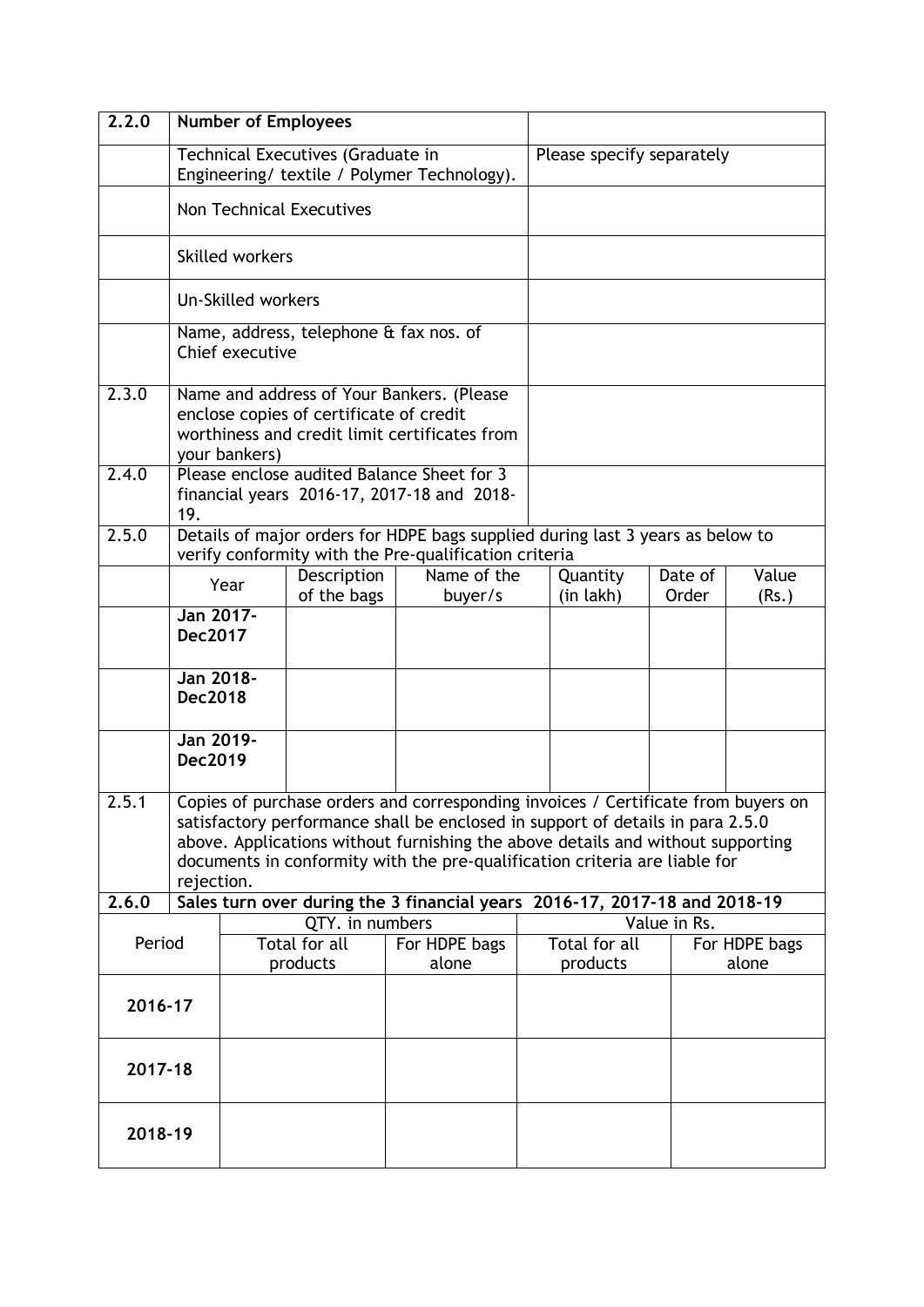| 3.0.0 | Do you have any associate firm manufacturing various types of bags. If yes give<br>the following details (use additional sheets if there are more than one)                                                                                                                          |           |                 |                                     |                                                                            |
|-------|--------------------------------------------------------------------------------------------------------------------------------------------------------------------------------------------------------------------------------------------------------------------------------------|-----------|-----------------|-------------------------------------|----------------------------------------------------------------------------|
|       | Name and address                                                                                                                                                                                                                                                                     |           |                 |                                     |                                                                            |
| 3.1.0 |                                                                                                                                                                                                                                                                                      |           |                 |                                     |                                                                            |
| 3.2.0 | Constitution                                                                                                                                                                                                                                                                         |           |                 |                                     |                                                                            |
| 3.3.0 | Names of common partners /<br><b>Directors</b>                                                                                                                                                                                                                                       |           |                 |                                     |                                                                            |
| 3.4.0 | Whether SSI, if YES give details<br>of NSIC registration.                                                                                                                                                                                                                            |           |                 |                                     |                                                                            |
| 3.5.0 | Turn over for the last three<br>financial years                                                                                                                                                                                                                                      |           |                 |                                     |                                                                            |
| 3.5.1 | 2016-2017                                                                                                                                                                                                                                                                            |           |                 |                                     |                                                                            |
| 3.5.2 | 2017-2018                                                                                                                                                                                                                                                                            |           |                 |                                     |                                                                            |
| 3.5.3 | 2018-2019                                                                                                                                                                                                                                                                            |           |                 |                                     |                                                                            |
|       | <b>Product details</b>                                                                                                                                                                                                                                                               |           |                 |                                     |                                                                            |
| 3.6.0 |                                                                                                                                                                                                                                                                                      |           |                 |                                     |                                                                            |
| 3.7.0 | Please<br>give<br>Accountant's certificate, certifying<br>that the firms mentioned at above<br>are your associate firms.                                                                                                                                                             | Chartered |                 |                                     |                                                                            |
| 4.0.0 | <b>Manufacturing facilities:</b>                                                                                                                                                                                                                                                     |           |                 |                                     |                                                                            |
| 4.1.0 | Please furnish details of manufacturing facilities for making outer laminated PP<br>bags to verify conformity with the Pre-qualification criteria. (In case more than one<br>production unit, please provide details for each unit in separate sheet as per the<br>following format) |           |                 |                                     |                                                                            |
| 4.1.1 | Machinery<br>available in<br>working<br>condition                                                                                                                                                                                                                                    |           | No. of machines | Capacity of each<br>$m/c$ (per day) | Capacity of the<br>$m/c$ (in terms of<br>no. of bags per<br>day and month) |
| 4.1.2 | Tubing machine                                                                                                                                                                                                                                                                       |           |                 | Kg/day                              |                                                                            |
| 4.1.3 | Extruders:                                                                                                                                                                                                                                                                           |           |                 | Kg/day                              |                                                                            |
|       | $(a)$ T-dye<br>(b)Round dye                                                                                                                                                                                                                                                          |           |                 | Kg/day                              |                                                                            |
| 4.1.4 | <b>Winding Machine</b>                                                                                                                                                                                                                                                               |           |                 |                                     |                                                                            |
| 4.1.5 | Circular looms                                                                                                                                                                                                                                                                       |           |                 | mts./day                            |                                                                            |
| 4.1.6 | <b>Extrusion coating</b><br>(lamination) Plants                                                                                                                                                                                                                                      |           |                 | mts./day                            |                                                                            |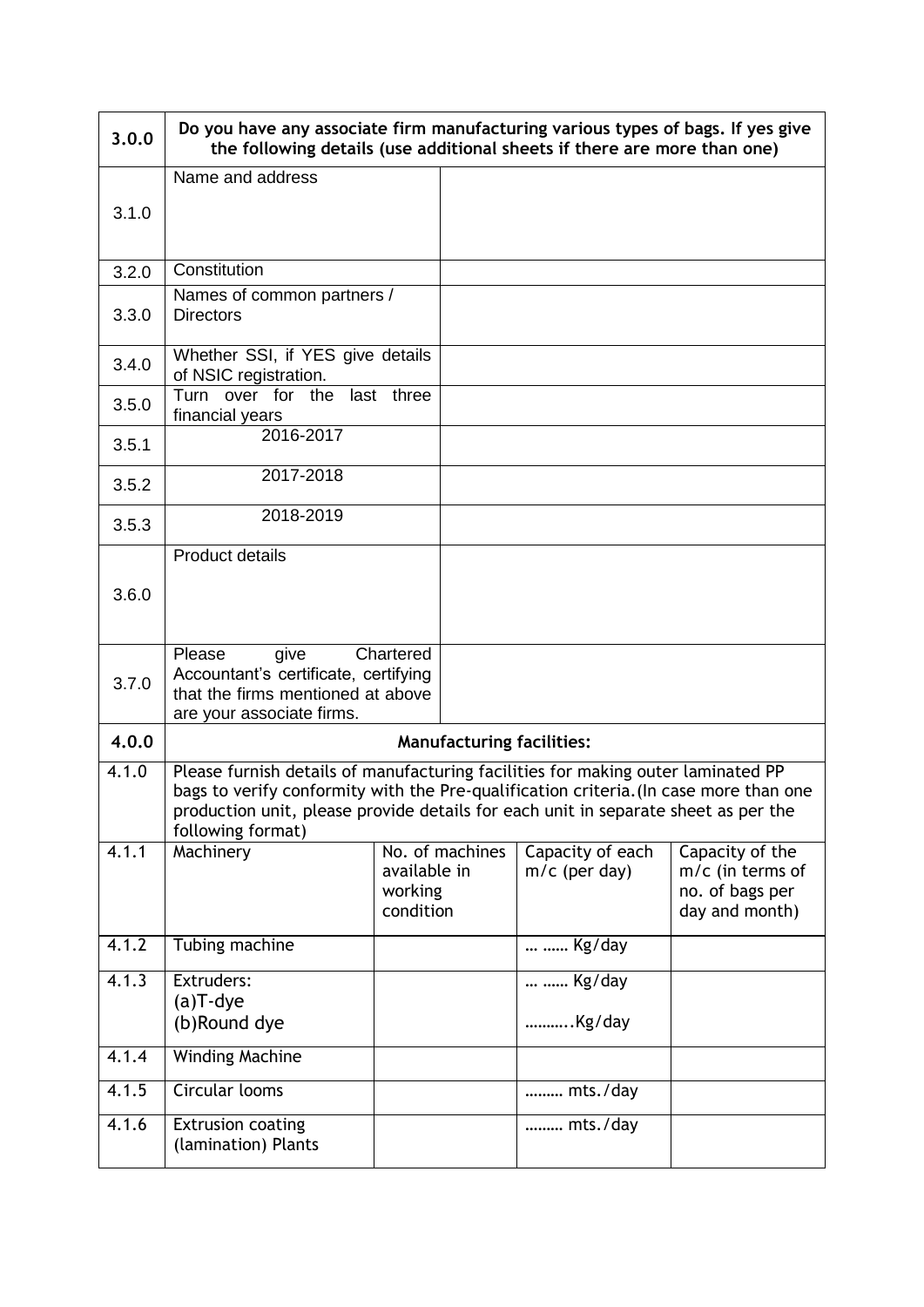| 4.1.7  | Liner extruders                                                                                                                                                                                                                                                                                                   |          | Kg/day     |  |  |  |  |
|--------|-------------------------------------------------------------------------------------------------------------------------------------------------------------------------------------------------------------------------------------------------------------------------------------------------------------------|----------|------------|--|--|--|--|
| 4.1.8  | Cutting machines                                                                                                                                                                                                                                                                                                  |          | bags/day   |  |  |  |  |
| 4.1.9  | Sewing machines                                                                                                                                                                                                                                                                                                   |          | bags/day   |  |  |  |  |
| 4.1.10 | <b>Printing Machines</b>                                                                                                                                                                                                                                                                                          | bags/day |            |  |  |  |  |
| 4.1.11 | <b>Baling Machines</b>                                                                                                                                                                                                                                                                                            |          |            |  |  |  |  |
| 4.1.12 | <b>Diesel</b><br>Generators/Captive<br><b>Power Plants</b>                                                                                                                                                                                                                                                        |          | KVA        |  |  |  |  |
| 4.1.13 | Eqpt. connected to<br>diesel Generators/CPP                                                                                                                                                                                                                                                                       |          |            |  |  |  |  |
| 4.1.14 | Any other equipment<br>available                                                                                                                                                                                                                                                                                  |          |            |  |  |  |  |
| 4.2.0  | Manufacturing capacity in terms of the<br>number of outer laminated HDPE bags<br>per day using the above facilities                                                                                                                                                                                               |          | bags / day |  |  |  |  |
| 5.0.0  | <b>Quality Control Facilities</b>                                                                                                                                                                                                                                                                                 |          |            |  |  |  |  |
| 5.1.0  | Quality control facilities and machinery. Please list<br>out the facilities and machinery available to ensure<br>manufacturing of HDPE bags as per our<br>specification.<br>Copies of documents used for internal Quality<br>control for stage-wise quality control (Please use<br>additional sheets if required) |          |            |  |  |  |  |
| 6.0.0  | <b>Source of Raw Materials</b>                                                                                                                                                                                                                                                                                    |          |            |  |  |  |  |
| 6.1.0  | <b>HDPE</b>                                                                                                                                                                                                                                                                                                       |          |            |  |  |  |  |
| 6.2.0  | <b>LDPE</b>                                                                                                                                                                                                                                                                                                       |          |            |  |  |  |  |
| 6.3.0  | PRINTING INK                                                                                                                                                                                                                                                                                                      |          |            |  |  |  |  |
| 6.4.0  | <b>STEREO FOR PRINTING</b>                                                                                                                                                                                                                                                                                        |          |            |  |  |  |  |
| 6.5.0  | <b>STITCHING THREAD</b>                                                                                                                                                                                                                                                                                           |          |            |  |  |  |  |
| 6.6.0  | Types of Master batches used & sources                                                                                                                                                                                                                                                                            |          |            |  |  |  |  |
| 7.0.0  | General                                                                                                                                                                                                                                                                                                           |          |            |  |  |  |  |
| 7.1.0  | What is the distance of your works manufacturing<br>Kms.<br>Distance :<br><br>HDPE bags from Kochi and transit time required for<br>a truckload to reach Kochi from your works?<br>Transit Time :<br>days.                                                                                                        |          |            |  |  |  |  |
| 6.2.0  | Have you ever been blacklisted by any Govt. Dept.,<br>Public Sector, Quasi Govt. Undertaking, etc If so,<br>please furnish the details.                                                                                                                                                                           |          |            |  |  |  |  |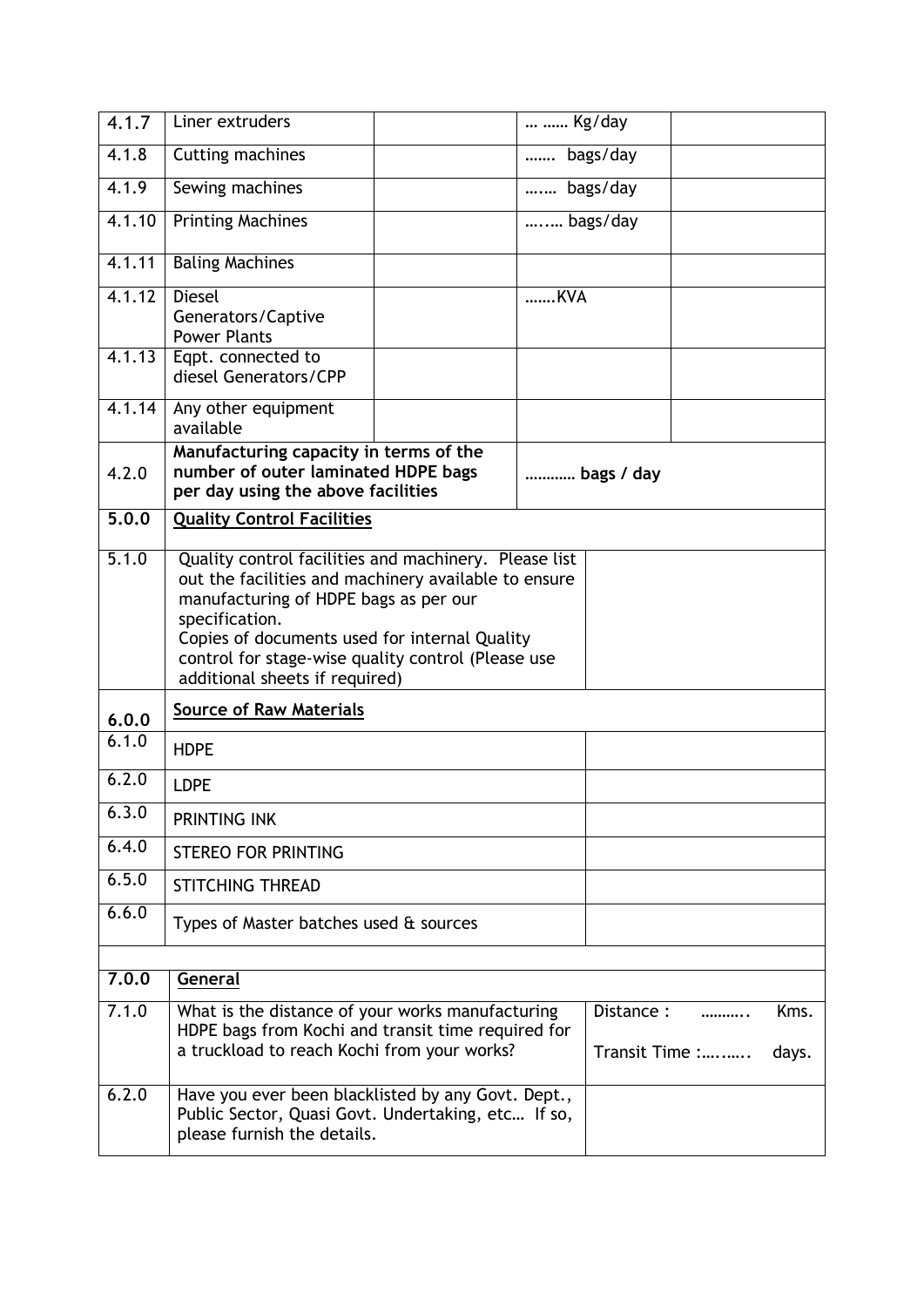|       | <b>CHECKLIST FOR ENCLOSURES</b>                                                                                                                                                                  |        |
|-------|--------------------------------------------------------------------------------------------------------------------------------------------------------------------------------------------------|--------|
| 8.0.0 | (Please check and confirm attachment of the following documents):                                                                                                                                |        |
| 8.1.0 | Documents in proof of your Organisations's<br>Constitution                                                                                                                                       |        |
| 8.2.0 | Copies of GST Regn. Certificate:                                                                                                                                                                 | Yes/No |
| 8.3.0 | Copy of Income Tax Return for previous three<br>years                                                                                                                                            | Yes/No |
| 8.4.0 | Proof of valid registration certificates under SSI<br>/ NSIC                                                                                                                                     | Yes/No |
| 8.5.0 | Proof of ISO Certification / BIS approval and /<br>or approval by reputed III Party Inspection<br>Agency.                                                                                        | Yes/No |
| 8.6.0 | Certificate of Credit worthiness and credit<br>limit certificate from your bankers.                                                                                                              | Yes/No |
| 8.7.0 | Chartered Accountant's Certificate on<br>associate firms                                                                                                                                         | Yes/No |
| 8.8.0 | Latest 3 years balance sheets Profit & Loss<br>Account for previous 3 years                                                                                                                      | Yes/No |
| 8.9.0 | Major Purchase Order copies and corresponding<br>invoices or Certificates on satisfactory<br>performance as proof for completion from<br>buyers, pertaining to the last three financial<br>years | Yes/No |

**Note:** In case the vendor has more than one production unit and the combined capacity of all such units is considered as assessed capacity of the vendor, then the capacity of such production units shall not be considered for the pre-qualification of their sister concerns if any. In case sister concerns under the same management would like to be pre-qualified they shall apply separately and should conform to the pre-qualification criteria and other requirements independently.

We certify that all information furnished by us in this application form is correct and true. In the event that the information given is found to be incorrect /untrue, FACT shall have the right to disqualify us or remove us from FACT"s vendor lists without giving any notice or reason thereof.

Place :

Date : Signature : Signature : Name of the authorized signatory: Seal :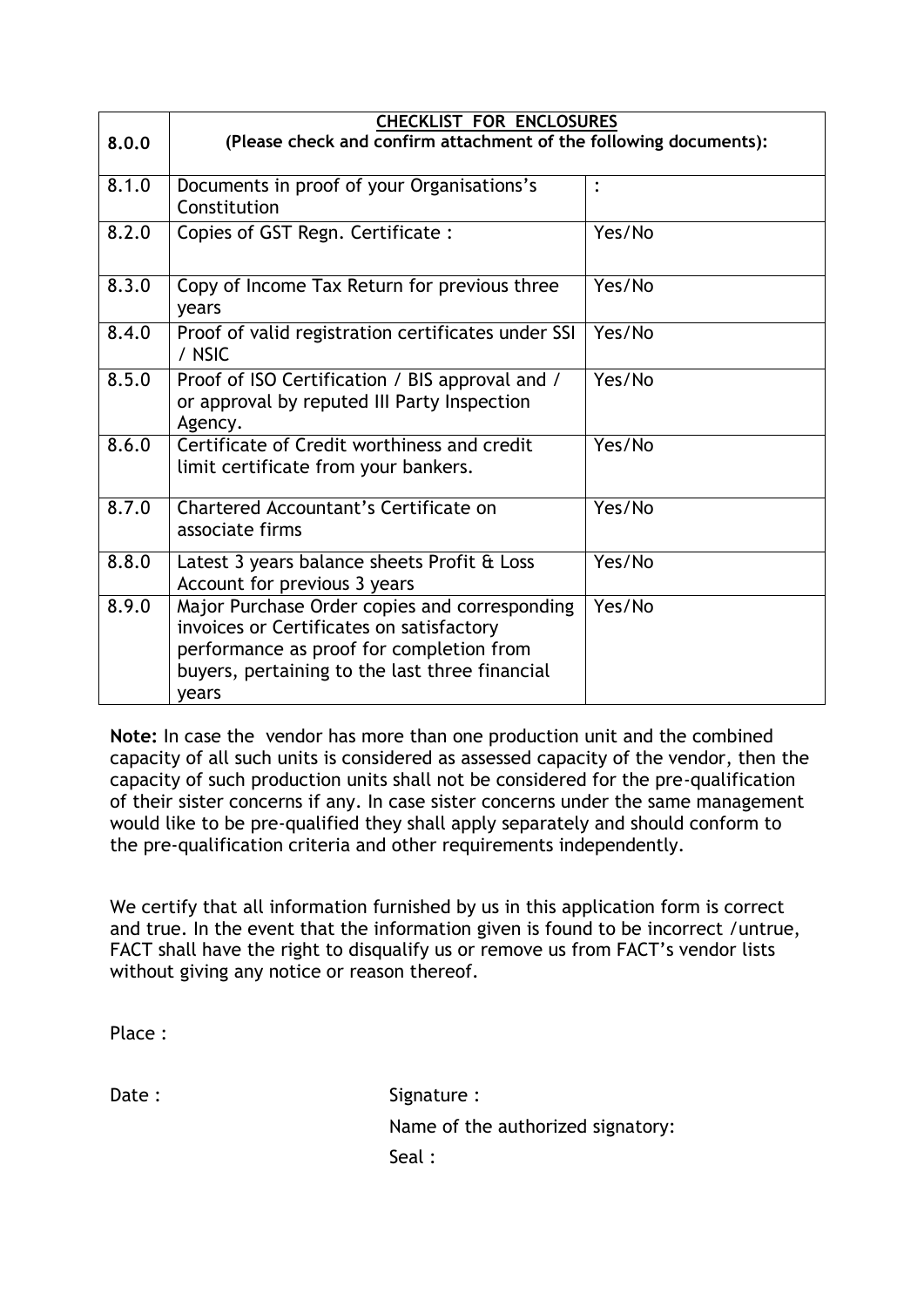## **INSTRUCTIONS TO BIDDERS**

#### 1.0 Definition.

- 1.1 The term "FACT" shall mean The Fertilisers and Chemicals Travancore Limited having its Head Office & Registered Office at Eloor, Udyogamandal, Cochin and its Divisions and its successors and/or assignees.
- 1.2 The term "Bidder" shall mean the person(s), firm, or company who offer(s) a bid duly signed in response to the enquiry issued by FACT and shall be deemed to include their representatives, heirs, executors and administrators and successors of such person(s), firm, or company.
- 1.3 Bidders shall study carefully the complete tender documents viz. NIT, Instructions to Bidders(Annexure-I),Terms and conditions(Annexure-II) Special Terms & Conditions of HDPE bags(Annexure-III), Specifications of HDPE bags(Annexure-VA) and Delivery requirement(Annexure-VI) attached. However scanned copies of such documents shall be uploaded along with the offers submitted online attached herewith. All conditions set out therein shall be binding on the bidders unless conflicting with any conditions expressly stated by FACT while accepting any bid in the event of such acceptance. One scanned copy of the Instructions to Bidders, Terms and conditions, Special Terms and Conditions of HDPE bags, Specifications of HDPE bags shall be digitally signed on all pages by the bidders and shall accompany their bids signifying their acceptance of the same. Bidder shall also submit Delivery requirement(Offered quantity and delivery schedule)(delivery at destination)-Annexure-VI, Compliance Statement (Annexure-IX) and Check list for Commercial Terms(Annexure-X) along with the offer duly filled with all details required therein and also attach supporting documents as required.
- 1.4 Offers against this NIT shall be submitted online on e-Tendering portal [https://e](https://e-procure.gov.in/)[procure.gov.in,](https://e-procure.gov.in/) with valid digital signature certificate. Offers submitted on any other platform or in any other mode or including e-mails, physical offers etc. SHALL NOT be accepted.
- 1.5 The documents which necessarily have to be submitted in originals, such as, EMD Instrument etc., as applicable, shall be submitted offline. However scanned copies of such documents shall be uploaded along with the offers submitted online.
- 2.0 Bid documents shall consist of the following.
	- i) Application and Questionnaire for Prequalification of Vendors (Annexure A)
	- ii) Instructions to Bidders (Annexure I)
	- iii) Terms and Conditions (Annexure- II)
	- iv) Special Terms and Conditions for HDPE Bags (Annexure-III).
	- v) Earnest Money Deposit (EMD) as per the details in Para .3 below
	- vi) Price Bid Format (BOQ )(Annexure-IV)
	- vii) Copy of the specifications at Annexures V A duly signed by the bidder with seal on all pages.
	- viii) Delivery requirement {Offered quantity and delivery schedule (delivery at Destination)}-(Annexure-VI)
	- ix) Compliance Statement as per format at (Annexure-IX) duly signed by the bidder with seal.
	- x) Check list for Commercial Terms (Annexure-X)
	- xi) Integrity Pact (Annexure –XI)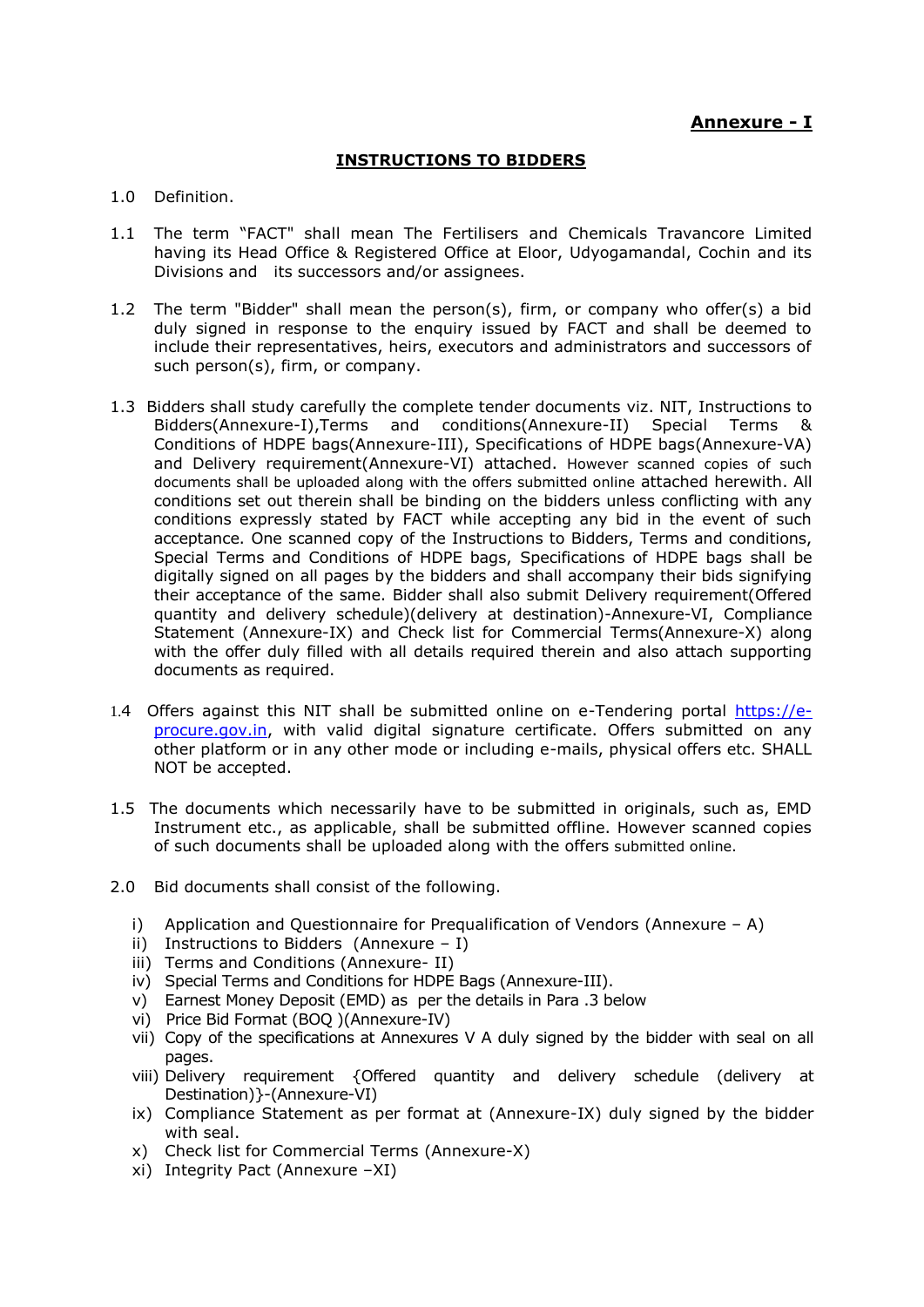2.1 The bid shall contain as integral part of the same the following compliance statement (Annexure-IX)

 "We have read, understood and accepted the Specifications as per Annexure VA, Instructions to Bidders, Terms and Conditions and Special Terms and Conditions, Delivery requirement and Check list for Commercial Terms as per Annexures I, II, III,VI and X attached with your Enquiry No. **MAT-RM-99722 H dated 22/05/2020** against which this bid is being submitted".

- 2.3 The bid shall be signed by authorised persons only.
- 2.4 Bid with false statements or incomplete details are likely to be rejected**.**
- 2.5 The online bid as above shall be uploaded not later than **2.00 PM on 01/06/2020**. The bids shall be opened at **2.00 PM on 02/06/2020** in the presence of bidders or their authorised representatives who choose to be present.
- 3.0 **Earnest Money Deposit(EMD):** EMD amount Rs.1,00,000/- shall be furnished indicated in the NIT only through **NEFT/RTGS to FACT a/c No. 57017844467 with the State Bank of India, Udyogamandal Branch, IFSC Code SBIN0070158 ,SWIFT SBININBBT19.** A scanned copy of the Payment Receipt / UTR No. shall also be furnished along with bids. **Bids without EMD or inadequate amount of EMD will be rejected**. No interest shall be paid on the EMD. EMD of the unsuccessful bidder will be refunded immediately after awarding the contract. EMD furnished against one enquiry will not be adjusted against any other enquiry. Small Scale Industries registered with NSIC are exempted from furnishing EMD. Proof of registration shall be scanned and uploaded with the bid. Micro and Small Enterprises will be exempted from furnishing EMD. Proof of being a Micro / Small Enterprise and documents regarding UAM number shall be scanned and uploaded with the bid.
- 3.1 If the bidder withdraws his bid before expiry of its validity period or fails to sign and return the duplicate copy of the Purchase Order within ten days of its receipt, the EMD shall be forfeited, without notice and without prejudice to FACT's right to take other actions including claiming damages.
- 3.2 If the successful bidder wants to adjust EMD towards Security Deposit, the same may be done with FACT"s consent based on written request.
- 3.3 FACT is not bound to accept the lowest bid and reserves the right to reject any or all the bids without assigning reasons whatsoever. FACT also reserves the right to place order / orders on one or more bidders.
- 3.4 FACT reserves the right to extend, without giving any reasons, the due date for submission/opening of bids against this enquiry. Bidders are requested to visit Central Public Portal [\(https://eprocure.in\)](https://eprocure.in/) for any updates/corrigendum on the tender, including extension of due date, if any.
- 3.5 FACT reserves the right to reduce or increase the quantity from the enquiry, at any time, without assigning any reasons whatsoever.
- 4.0 **Bid shall be valid for a period of 1 month from the date of opening of bids.**  The original bid shall not be withdrawn within the validity period even if negotiations are done or counter offer made by FACT.
- 5.0 **Evaluation:** Evaluation will be based on FOL destination price. Vendor shall provide HSN Code and place of supply (whether it is IGST or CGST+SGST supply)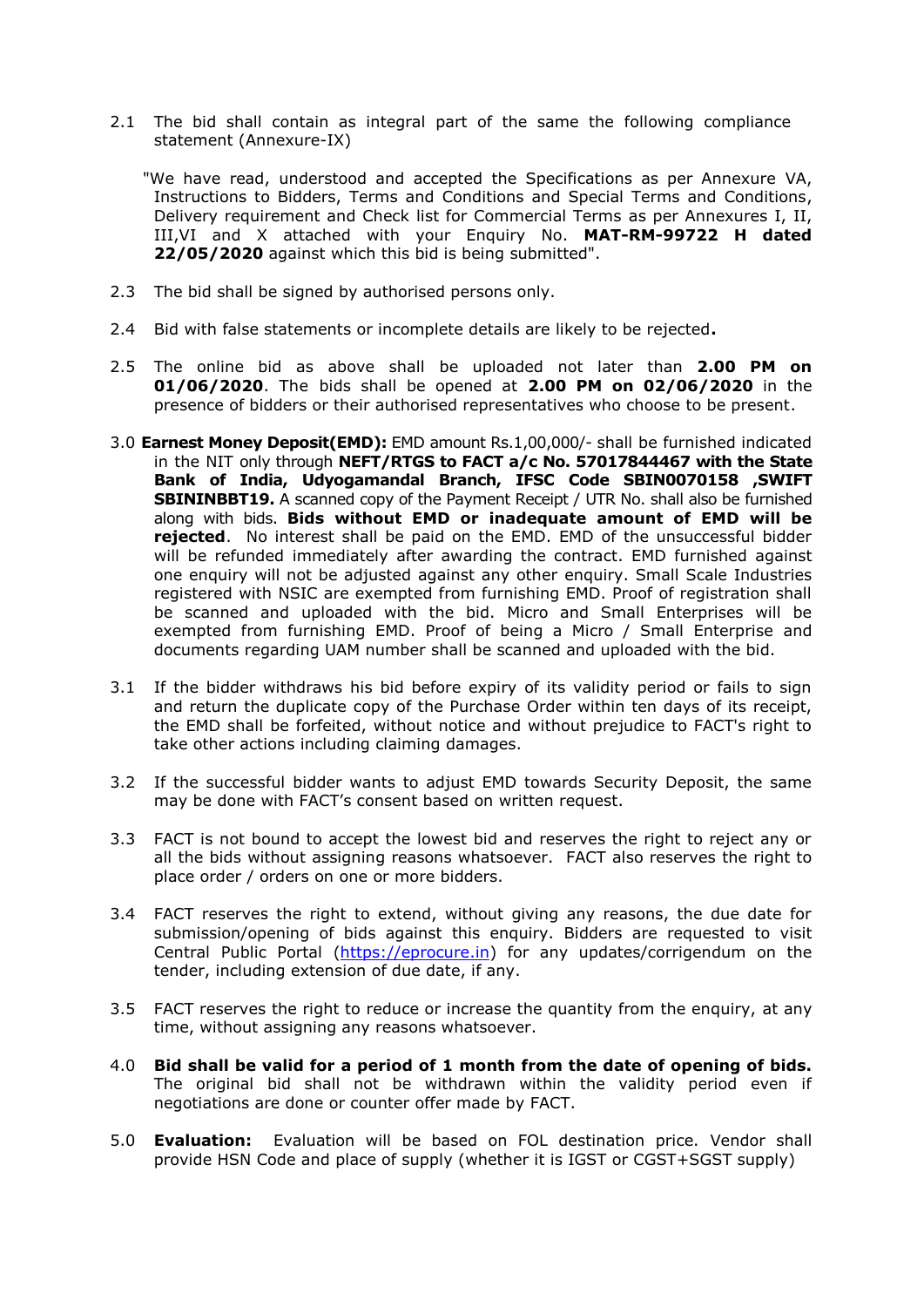- 6.0 As per the directive of Ministry of Micro, Small and Medium Enterprises (MSME), GoI, issued vide Order dated 23.3.2012 MSE units participating in tenders and quoting price band of L1+15% shall also be allowed to supply a portion of requirement by bringing down their prices to L1 price in a situation where L1 price is from someone other than a MSE and such MSE shall be allowed to supply up to 25% of total tendered value. In case of more than one such MSE, the supply will be shared proportionately (to tendered quantity). Special provisions extended to certain categories of MSEs as per the order shall also be applicable. As per the directive; the above stipulation has been made mandatory from 1st April 2015. The above term is subject to the GoI directives on mandatory price preference to be given to MSE units as per prevalent rules.
- 6.1 In case of non-divisible tenders, an MSE quoting in the price band of  $L1+15\%$  may be awarded for full/complete work of tendered value, considering the spirit of policy for enhancing the Government procurement from MSEs subject to bringing down of price to L1 by the MSE concerned.
- 6.2 Firms registered under MSMED Act shall be extended benefits under public procurement policy for MSEs and such other provisions effected by GoI from time to time, as applicable, (hereinafter called "the Policy") including special benefits to MSE firms owned by SC/ST and women entrepreneurs, on furnishing relevant documents as proof.
- 6.3 MSE bidders shall declare their UAM number in the CPP Portal, failing which such bidders will not be able to enjoy the benefits as per the Policy for tenders invited electronically through CPP Portal. Bidders will get the benefit of PP policy only if they are MSE bidders and have registered their UAM number in the CPP Portal at the time of submission of their offers.
- 6.4 When supply / service as per the tender is divisible in nature, MSEs quoting within the price band prescribed in the Policy shall be allowed to supply / execute a portion of the requirement as prescribed in the Policy, subject to conditions as mentioned in the Policy.
- 6.5 When supply / service as per the tender is non-divisible or non-splitable in nature, MSEs quoting within the price band prescribed in the Policy (in ascending order) may be awarded full / complete supply of total tendered value to such MSEs, subject to conditions as mentioned in the Policy.
- 7.0 All correspondence with regard to this enquiry shall be in English , shall bear the reference number of the enquiry and addressed to the:

The Deputy.General Manager (Mat)/RM1, Corporate Materials , FACT Ltd., PD Administrative Building Udyogamandal, P.O Cochin, Kerala. PIN - 683 501.

#### 8.0 **SUBMISSION OF BIDS:**

- 8.1 Bid documents shall consist of the following:
- 1) Scanned copy of EMD Instrument (UTR No./Payment Receipt/Challan), as applicable or Claim for EMD exemption with testimonials.
- 2) Scanned copy of Signed & dully filled Application and Questionnaire for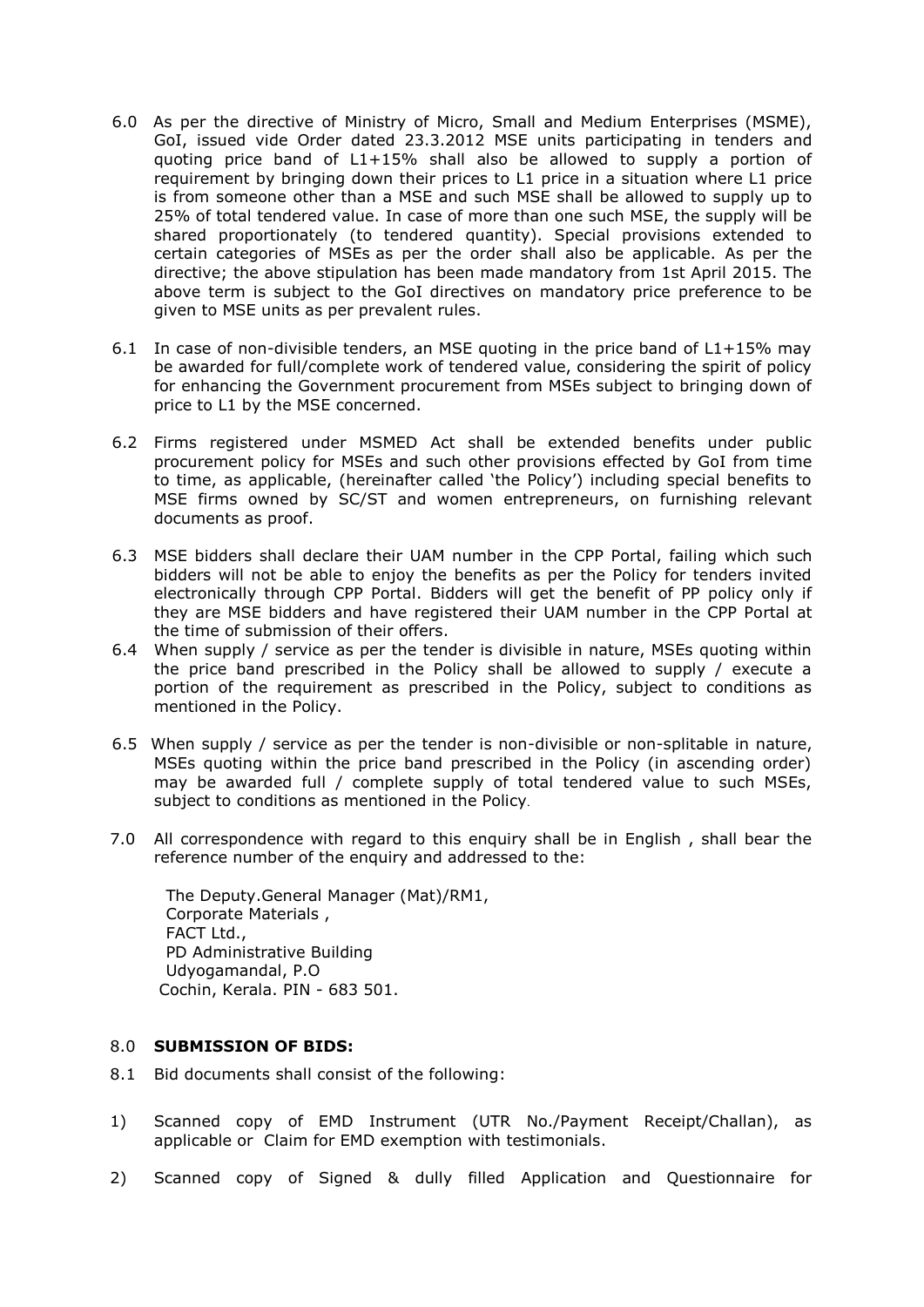Prequalification of Vendors for HDPE Factamfos Bags and the required documents.

- 3) Digitally signed copies of NIT, Instructions to Bidders (Annexure-I), Terms and Conditions (Annexure-II), Special Terms and Conditions for HDPE bags (Annexure-III), Copy of Specifications at Annexures-VA.
- 4) Scanned copy of signed & dully filled Delivery Requirement (Offered quantity and delivery schedule (delivery at destination) (Annexure-VI).
- 5) Scanned copy of signed & duly filled "Compliance Statement" (Annexure -IX).
- 6) Scanned copy of signed & duly filled Check list for Commercial Terms (Annexure-X)
- 7) Scanned copy of Integrity Pact executed in Non-Judicial stamp paper (Annexure-XI)
- 8) Price Bid i.e. BOQ (ANNEXURE-IV) attached to the tender shall be uploaded after filling all relevant information such as, name and address of the bidder, GSTN Number, HSN Number, rates, date, place and place of supply (whether it is IGST OR CGST+SGST). In case any of the price break up element is not applicable "NIL" or "Included" should be entered as zero (0) in the Price bid format (BOQ). Fill in all the relevant fields of the BOQ either in value or as percentage as specified in the BOQ.

The priced BOQ shall be uploaded strictly in the format attached, failing which the offer is liable to be rejected. Renaming or changing format of the BOQ sheet will not be accepted by the System.

Bidders shall quote prices in the BOQ only. Prices indicated elsewhere shall not be considered. Rates shall be quoted in the same unit of measure given in the BOQ and shall be considered accordingly. Tenders not in conformity with the above are liable to be rejected.

- 8.2 The System does not allow submission of bids or any other document forming part of the bid after due date & time of bid submission. Non-submission of documents or incomplete documents may result in rejection of offers and no communication in this regard will be entertained. FACT reserves the right to reject any bid not submitted as per instructions at their discretion.
- 8.3 Timely submission of offers along with all the relevant documents online is the responsibility of the bidder concerned. The bids may be submitted well in advance to avoid last minute issues like non availability of internet, server not available etc., FACT shall not be held responsible for inability of submit documents in time due to power failure, non-availability of internet etc., and for incomplete submission of offers or non-submission of any documents forming part of the offers.

#### 9.0 **BASIS OF ARRIVING AT L1 TENDERER**:

## 9.1 **BID OPENING:**

- 9.1.1 The bids of all bidders who submit their Bids as per the instructions by the due date and time as above and which are in conformity with the Enquiry instructions shall be opened online, on the specified bid opening date & time.
- 9.1.2 Price bid (BOQ) of all bidders who submit their Bids as per the instructions by the due date and time as above and which are in conformity with the Enquiry instructions shall be opened online, on the specified bid opening date & time.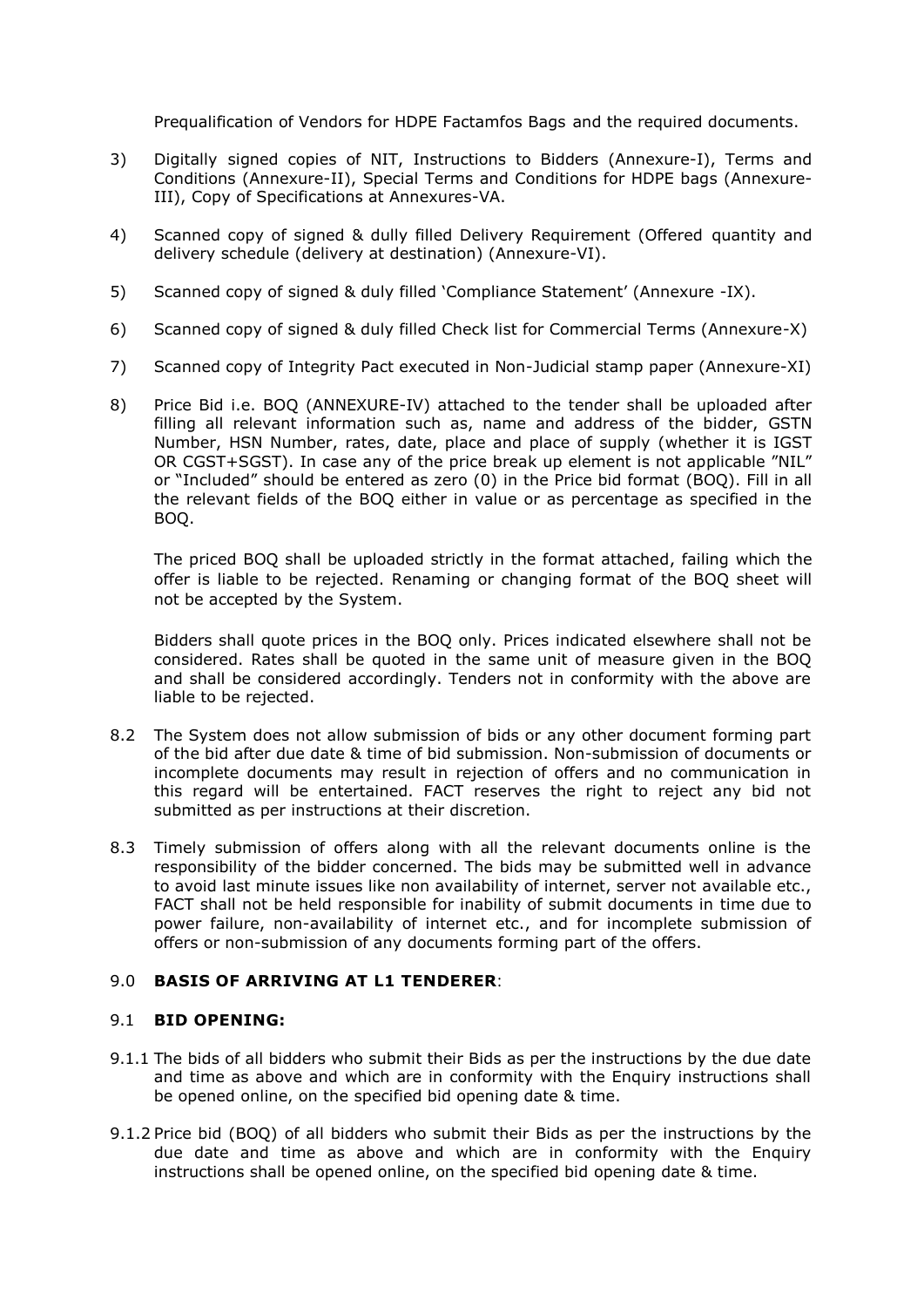9.2 **NEGOTIATION WITH L1 TENDERER:** If FACT deems it fit to conduct negotiation, negotiation will be conducted

i. Where there is only one Techno Commercially qualified bid.

#### 10.0 **SPLITTING UP OF JOBS:**

25% of total order quantity shall be allocated to MSME units as per clause 6.0. The lowest bidder (L1) for each type of bag will be awarded order for 70% of the balance quantity subject to capacity and the second lowest bidder (L2) will be awarded 30% of the balance quantity subject to matching with the L1 rate. In case L2 does not match with the L1 rate then L3 will be awarded order subject to L3 matching with L1 rate. In case L2, L3 etc. do not match with the L1 rate, order may be given to L1 for the full quantity subject to capacity of L1. For requirements up to 5 lakh bags of each type FACT may not split the order.

- 11.0 Bidders shall meet all expenses in connection with submission of his bid, meetings etc.
- 12.0 FACT reserves the right to extend without giving any reason, the last date for submission and opening of bid, but such extension will be duly intimated to those who have submitted online and also published in our website. In case the date of bid opening happens to be a day of strike/hartal etc. due to any reasons or happens to be a holiday for FACT, declared due to unforeseen and emergency reasons or due to any tech problems, the bids will be opened at the same time on the next full working day.
- 13.0 **Integrity Pact:** The bidders shall sign and submit an "Integrity Pact (IP)" to be executed between the bidder and Fertilisers And Chemicals Travancore Ltd. on Rs.200/ stamp paper along with the bid as per Annexure XI. Mr. P.K. Vijayakumar, IRS (Retd) shall be the Independent External Monitor (IEM) for these tenders and his contact details are given below:

Mr. P.K. Vijayakumar, IRS (Retd), Madhavam, Vaniyan Lane, Punkunnam P.O, Thrissur – 680002 Telephone: 0487-2381123 Mobile: 8547381122 E-mail address: [vkmenon78@gmail.com](mailto:vkmenon78@gmail.com)

--------------------------------------------------------------------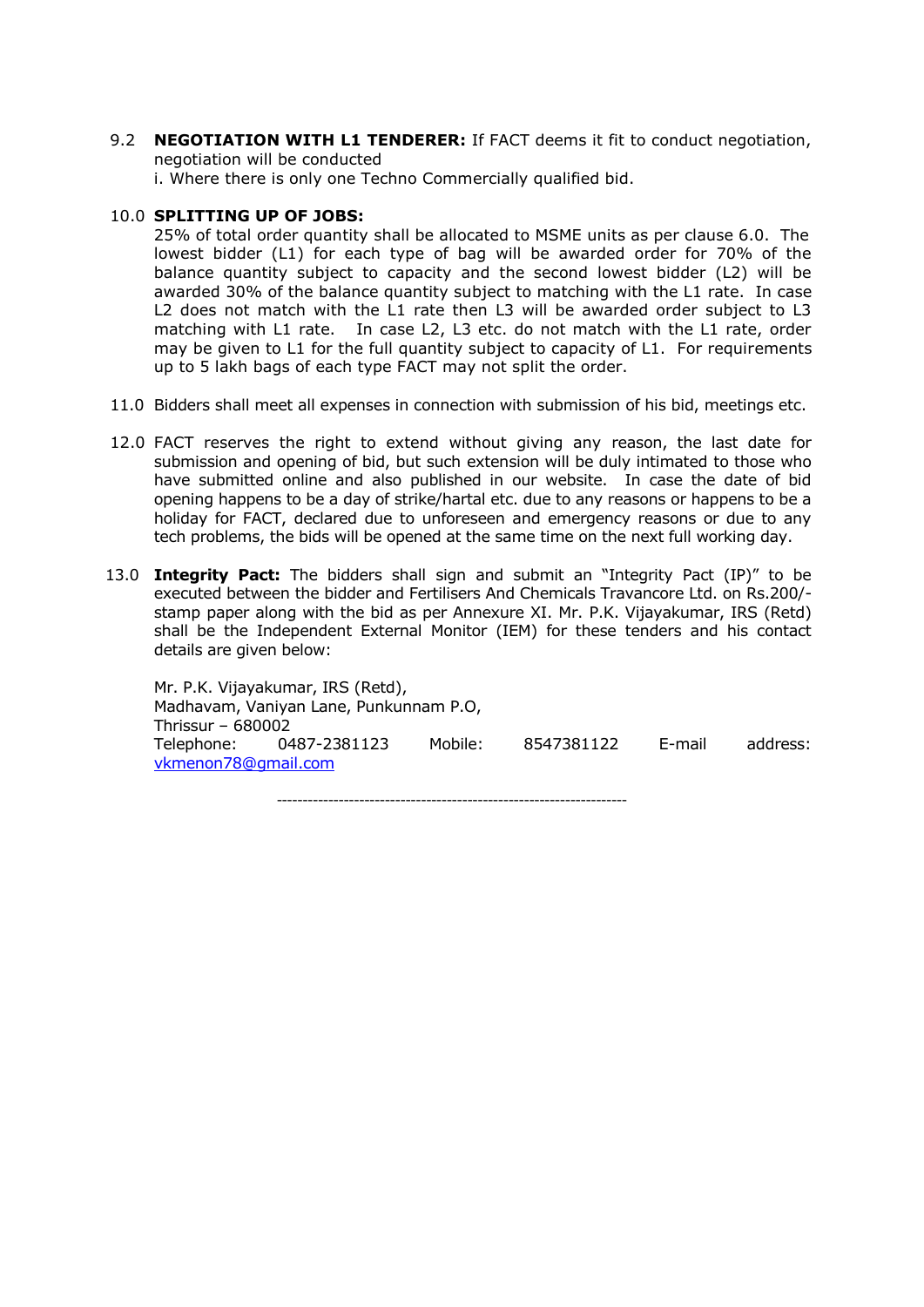# **Annexure -II**

## **TERMS AND CONDITIONS**

## **1.0 Definitions**

- 1.1 The term "FACT" shall mean The Fertilisers and Chemicals Travancore Limited having its Head Office & Registered Office at Eloor, Udyogamandal, Cochin and its Divisions and its successors and/or assignees.
- 1.2 The term ' Seller ' shall mean the person(s) firm, or company with whom the contract for the supply of bags has been entered into and shall be deemed to include their representatives, heirs, executors and administrators and successors of such person(s) firm, or company.
- 1.3 The term " Order " shall mean the Purchase Order of which this forms a part and all attached Annexures and Documents referred to therein and all terms and conditions together with any subsequent modifications thereto.

## **2.0 Scope of order**

- 2.1 The bags are to be supplied according to the specifications mentioned in the enquiry document and these terms and conditions unless any or all of them have been modified or cancelled in writing either as a whole or in part.
- 2.2 FACT reserves the right to alter the specification, if found necessary, with the concurrence of the Seller.

## **3.0 Period of contract**:

3.1 **Period of contract shall be 3 (Three) months from the date of issue of Letter of Intent and this may be extended or shortened on the same terms by up to 3 months at the option of FACT.**

#### **4.0 Security Deposit (SD)**

- 4.1 Within fifteen days of receipt of letter/fax of intent, the Seller shall furnish interest free Security Deposit **of Rs.1 lakh or 2.5% of order value** whichever is more towards faithful performance of the contract, failing which the letter of intent/order is liable to be cancelled and EMD forfeited without notice and without prejudice to FACT's right to take other actions including claiming damages.
- 4.2 The SD can be given in the form of a Demand Draft drawn in favour of FACT Ltd, payable at Udyogamandal/Ernakulam or a bank guarantee as per FACT's proforma. The SD shall be interest free. The Demand Draft/Bank Guarantee shall be from a Nationalised bank/scheduled bank. The bank guarantee shall be confirmed by the issuing bank and shall be valid for 6 months and with a further claim period of 6 months.
- 4.3 The EMD will be refunded only after the bank guarantee furnished towards SD is accepted by FACT. The EMD remitted may be adjusted against SD with FACT's consent based on written request by the Seller.
- 4.4 The SD shall be released only when supplies are completed as per the purchase order and final bill paid. The SD shall be liable to be forfeited should the Seller fail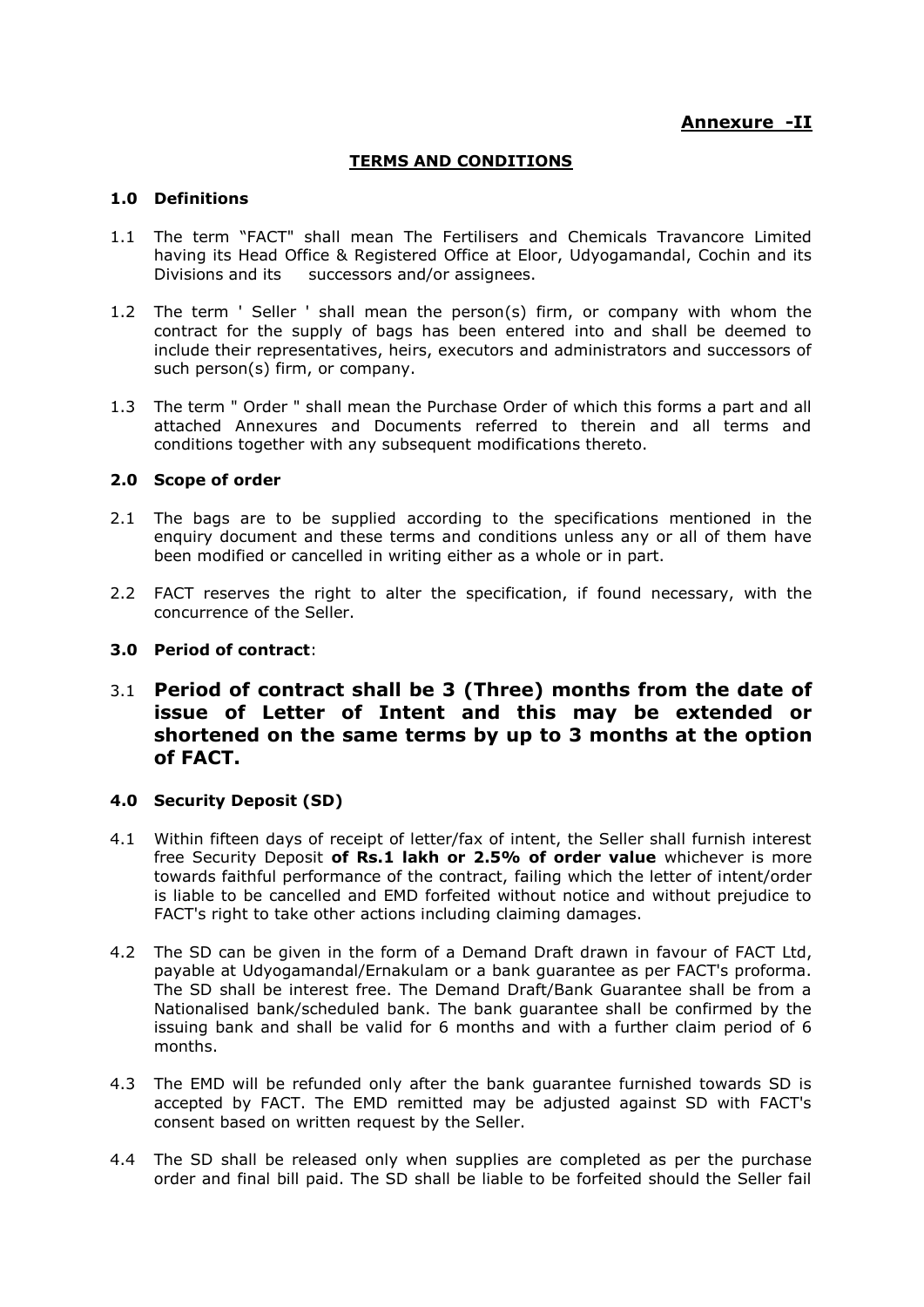to fulfill the contractual obligation to FACT's satisfaction or to settle in full their dues to FACT or where FACT had to procure supplies of bags from other sources at Seller's risk and cost and to claim further compensation towards loss sustained by it. In such an event, amount due to FACT from the Seller shall be deducted from the SD to the extent available and the seller shall on receipt of notice of claim from FACT, make a further deposit or furnish bank guarantee for balance amount, if any. If the SD is in the form of a Bank Guarantee, its validity shall be extended till all outstanding issues are settled.

4.5 If at the time of release of the SD, all the bags supplied have not been consumed, 2% of the order value or final bill amount for minimum one full lorry load whichever is lower shall be withheld for three months from the date of receipt of last supply towards cost of rejections during use. If the bags are not consumed within these three months, the amount withheld shall be returned, on the Seller giving a written undertaking that he shall reimburse to FACT the actual cost of bags rejected in use subsequently.

## **5.0 Mode of Transport**

5.1 Delivery shall be effected at destinations mentioned in the order in lorry loads on door delivery basis. Unloading will be arranged by FACT.

## **6.0 Transit insurance**:

6.1 Transit insurance shall be arranged by the Seller at his cost. For the purpose of declaring insurance value of each consignment, the cost of materials plus applicable GST, and 3% incidental charges on F.O.L. destination value shall be taken into account. Insurance shall also cover 30 days storage at FACT's site. Documentary evidence shall be furnished.

#### **7.0 Firm price /Price variation clause:**

7.1 The prices shall be for delivery at destination by lorry and firm without any escalation till the order is completely executed except for variation in statutory levies as per 9.0 below and for price of raw materials as per Price Variation Clause in **Annexure - III.**

#### **8.0 Payment Terms:**

8.1 98% of the value of bags shall be paid after receipt and acceptance of bag by FACT with all relevant documents as shown in Annexure III Clause 2, at the designate store. Balance 2% shall be paid after 3 months of supply of each consignment subject to clause 4.5 above. In case of reasons attributable to supplier, FACT is not able to avail input tax credit, next month payment will be restricted to that extent.

#### OR

 "100% of the value of bags shall be paid after receipt and acceptance of bags by FACT with all relevant documents as shown in Annexure III Clause 2 against BG for 1% of order value and valid for a period of 9 months (from the date of receipt of first lot) extendable for 3 more months. If the supply has not been completed during the 6 months period due to delay in delivery/change in delivery schedule etc. the BG shall be extended accordingly.

8.2 TDS @2% shall be deducted from payments as per GST rules and corresponding TDS certificate will be issued.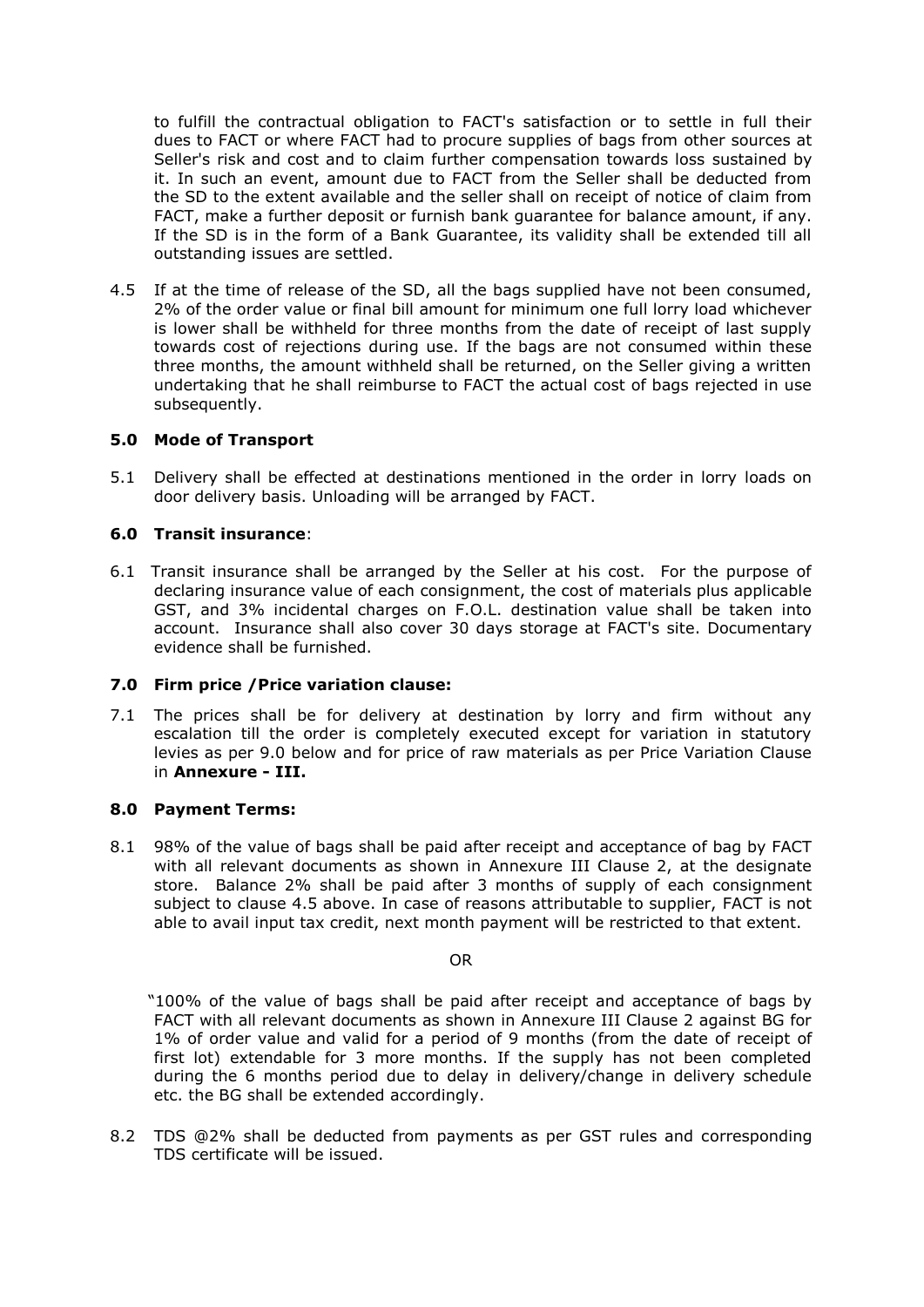## **9.0 Taxes, Duties and Levies**.

9.1 The bidders shall furnish the following along with the offers:

1. The GST registration Number and details of the bidder. In the case of Provisional ID, GST Registration Number shall be provided on receipt of the same. 2. Place of supply

- 3. Address of the supplier billing the item if it is different from 2 above
- 4. GST rates applicable for each item
- 5. HSN / SAC codes of each of the goods / services quoted
- 6. In case of unregistered supplier, a declaration to that effect with reason should be furnished.
- 9.2 Our GST registration in the state of Kerala is 32AAACT6204C1Z2.
- 9.3 The prices quoted shall be exclusive of GST. The supplier/contractor shall do the following:
	- a) Submit GST compliant tax invoice to FACT along with supply.
	- b) Shall ensure uploading the above invoice as per statute &
	- c) File monthly returns in time enabling FACT to claim the input tax credit.
- 9.4 GST charged by the supplier/contractor shall be released separately to the supplier/contractor only after filing of (i) the outward supply details & the monthly return on GSTN portal by the supplier/contractor and (ii) on matching the input tax credit to such invoice with the corresponding details of outward supply of the supplier/contractor. In case FACT incurs any liability (like interest, penalty etc..) due to denial/reversal of such input tax credit in respect of the invoice submitted by the supplier/contractor, for the reasons attributable to the supplier/contractor, the same shall be recovered from the supplier/contractor. Further in case FACT is deprived of the input tax credit due to any reason attributable to the supplier/contractor, the same shall not be paid or recovered if already paid to the supplier/contractor.

## **10.0 Quantity and Delivery**:

- 10.1 The bags shall be delivered as per mutually agreed delivery orders. The bags shall be delivered within the time specified in the delivery order and as per any other instructions given. FACT reserves the right to amend the quantities for delivery orders within the quantity offered by the Seller for each month.
- 10.2 The goods shall be deemed delivered by seller on receipt at the site specified in the order.
- 10.3 Delivery shall be in such a manner as to ensure safe arrival of goods in good condition without damage or deterioration.

#### **11.0 Delays in Delivery**

#### 11.1 **The schedule of delivery as intimated through delivery orders and executed as per schedule is the essence of the contract.**

11.2 If Seller fails to deliver the bags covered under each months delivery order (subject to max. 1/6 of ordered quantity) within the delivery time stipulated therein, liquidated damages at the rate of 0.50% of the value of the undelivered bags per week or part thereof subject to a maximum of 5% of the value of undelivered bags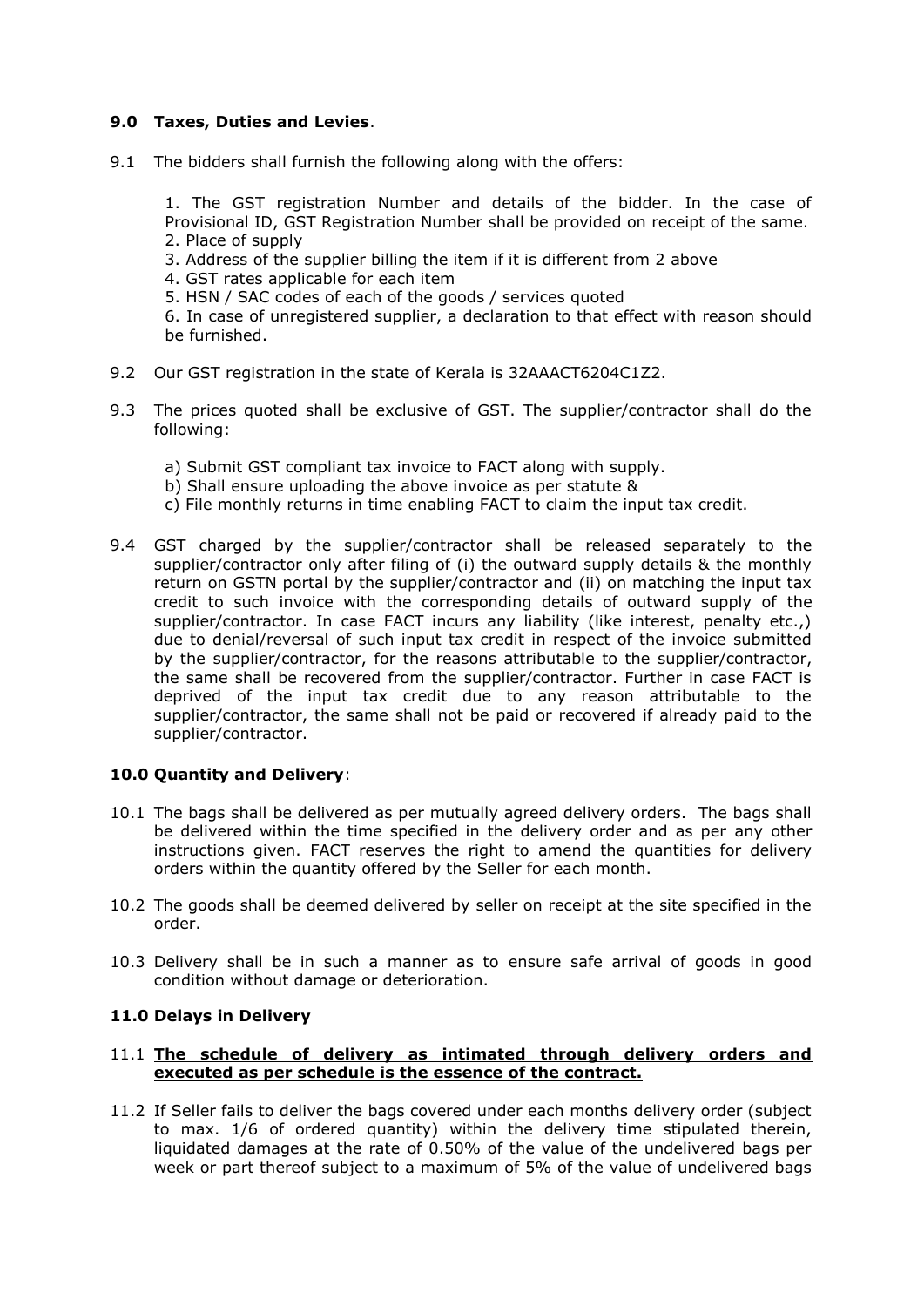shall be payable by seller. Such liquidated damages shall be deducted from Seller's invoice.

## **12.0 Sellers' Default**

12.1 In the event of any default by seller to comply with any of the provisions or requirements hereof, FACT shall have the right to terminate the order and arrange for the procurement of bags, from alternative sources at the risk and cost of the Seller. The waiver of one default shall not be considered an automatic waiver of any other default.

#### **13.0 Sub-letting of order**.

13.1 The Seller shall not sublet or assign this Order or any part thereof. Order will be placed by FACT only on the bidder(s) whose Prequalification Cum Techno-Commercial bid has been found acceptable on evaluation unless otherwise specifically agreed to by FACT.

#### **14.0 Modification**

14.1 No agreement or understanding in any way modifying the conditions of order shall be binding upon FACT unless mutually agreed and accepted in writing by FACT.

## **15.0 Entirety of the Order.**

15.1 Order together with its schedules/attachments including terms and conditions and specifications, constitute the entire agreement between the parties and prior negotiations and writings are superseded and supplemented hereby and no other communication, proposal or understanding, written, oral or implied shall be considered to be included in the Order unless specifically agreed to in that behalf in writing by FACT.

#### **16.0 Claims**

16.1 FACT shall be entitled to retain the amount of any of its claims against the Seller, whether liquidated or unliquidated, arising out of this Order and set off the same against any amount payable to the Seller under the Order, without prejudice to and in addition to the other rights of FACT, including the recovery of the amount of any claim, by other methods, legally available.

#### 17.0 **Force Majeure:**

17.1 Neither the Seller nor FACT shall be considered in default in the performance of their obligations as per the Order so long as such performance is prevented or delayed because of strikes, war, hostilities, revolution, civil commotions, epidemics, accidents, fire, wind, flood or because of any law and order proclamation, regulation or ordinance of Government or sub-division thereof or because of any act of God. Notice of a circumstance of `force majeure' shall be given by telegram/fax addressed to the other party within five working days of its occurrence. This shall be immediately confirmed by a letter with appropriate documentary evidence confirming the existence of a situation of force majeure.

#### **18.0 Applicable Law and Settlement of Disputes.**

- 18.1 This Order shall be subject to and shall in all respects be governed by Indian Law.
- 18.2 If any dispute(s) arises out of or in connection with this contract, or in respect of any defined legal relationship associated therewith or derived therefrom, the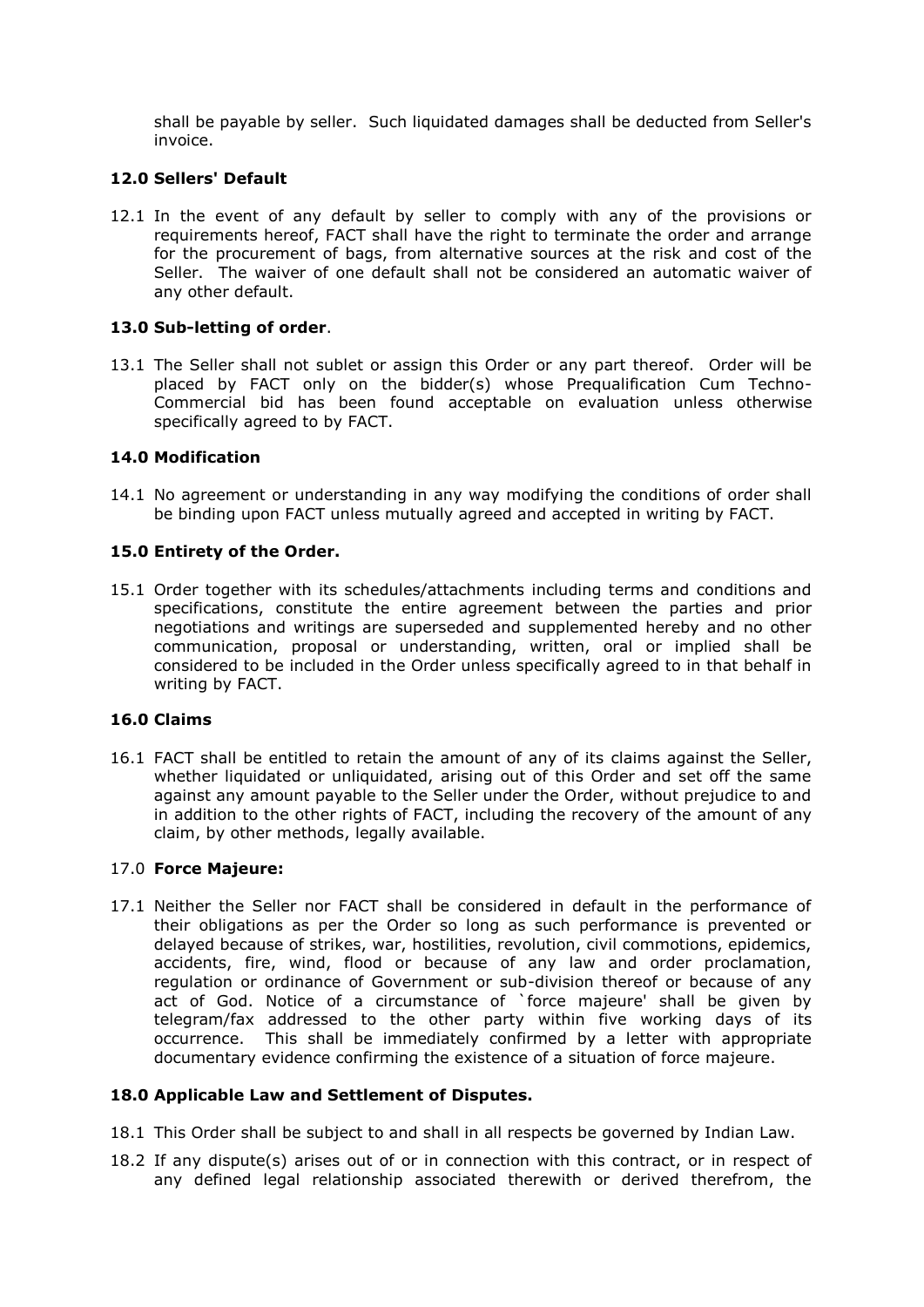parties agree to submit the disputes to arbitration under the ICADR (International Centre for Alternative Dispute Resolution) Arbitration Rules 1996. The authority to appoint the Arbitrator shall be the International Centre for Alternative Dispute Resolution. The number of Arbitrator shall be one and the language of the arbitration proceedings shall be English. The place of arbitration proceedings shall be Ernakulam in Kerala.

- 18.3 Any legal proceedings relating to this Order shall be limited to Courts of Law under the jurisdiction of the Kerala High Court at Ernakulam.
- 18.4 The bags shall be free and clear of liens and encumbrances and the seller shall have good and marketable title to the same.
- **19.0 FRAUD PREVENTION POLICY**: Bidder shall comply with Fraud Prevention Policy of FACT 2012 (FPPF 2012). The said policy is available in FACT website www.fact.co.in.

------------------------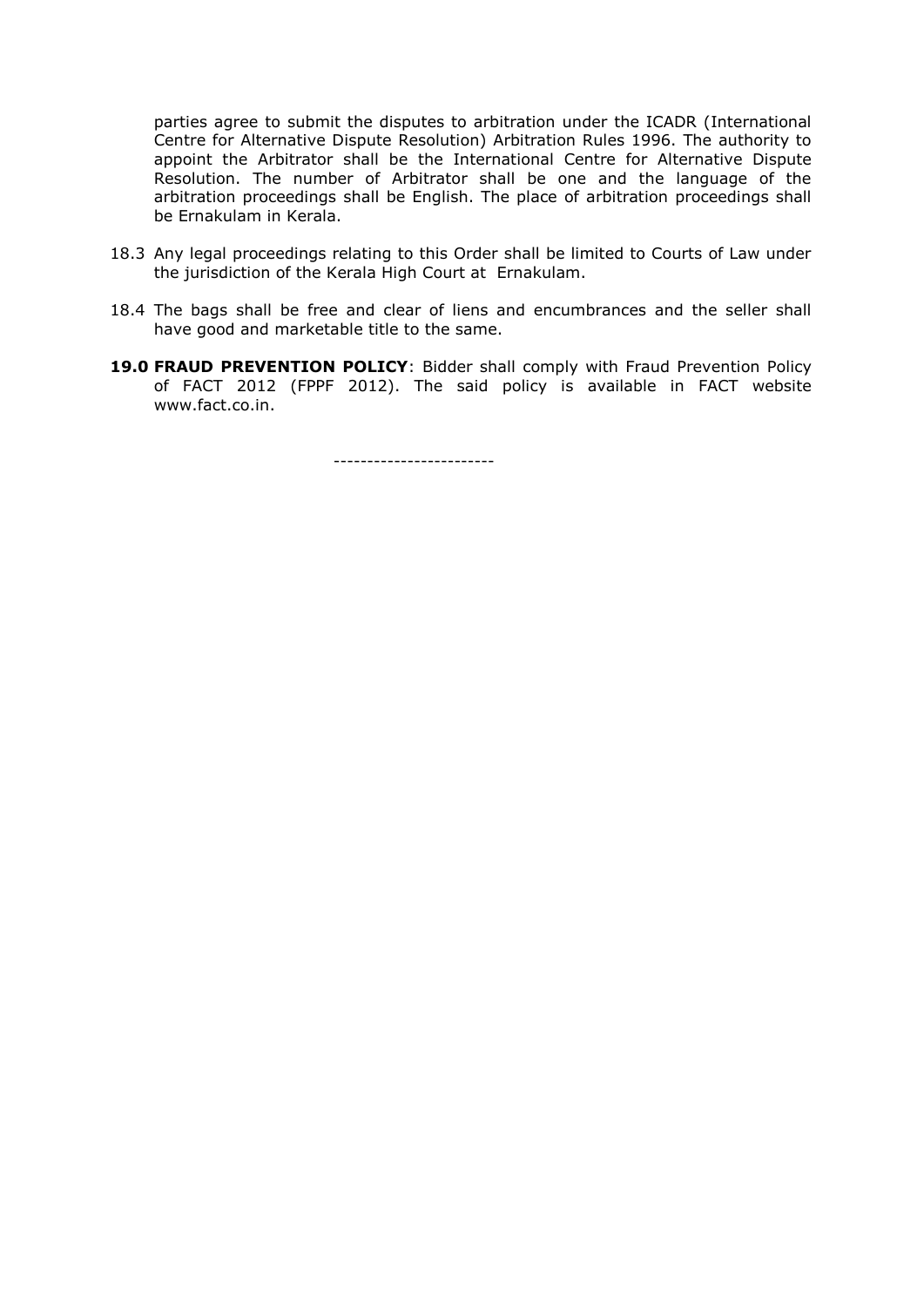## **SPECIAL TERMS & CONDITIONS FOR HDPE FACTAMFOS BAGS**

#### 1**. Price Variation Clause:**

- 1.1 Pro-rata increase / decrease shall be applicable on prices of bags on the following basis.
- 1.2 For every 10 rupee net increase/decrease in price per kilogram of HDPE granules as per RIL price list, the increase/decrease per bag shall be: Re.1.03
- 1.3 For every 10 rupee net increase/decrease in the price per kilogram of LDPE granules as per RIL price list, the increase/decrease per bag shall be: Re.0.27.
- 1.4 The base price shall be the ex. works price of RIL E 52009 for HPDE and RIL 1070LA17 for LDPE (or any other approved agency fixed by FACT from time to time) as specified in the enquiry documents. GST and any other charges leviable on granules will not be taken in to account while working out increase / decrease.
- 1.5 Increase in bag price as above due to granular price increase shall be allowed based on the granular price on scheduled date of delivery or actual date of delivery whichever is lower. For delayed supplies escalation will be calculated on the basis of granular price prevailing on scheduled date of delivery or actual date of delivery whichever is lower . However, any decrease shall be passed on to FACT on the basis of granular price prevailing on scheduled date or actual date of delivery whichever is lower.

 FACT shall have the right to recover at any point of time, the decrease in bag prices applicable as per the above.

1.6 The above variation shall apply to the bags due for delivery after three weeks from the effective date of revision in the price of granule. The price of granule applicable three weeks before the actual date of delivery of bags shall be considered for supplies made within the scheduled period of delivery. In case of delayed supplies, the price of granule applicable three weeks before the last date of delivery as per the delivery schedule or the price of granule applicable three weeks before the actual date of delivery whichever is lower shall be considered.

| Granule                | Granule Price on 01/05/07<br>(basic price in Rs. per MT) | Granule Price on<br>17/06/07- only for<br>illustration<br>(basic price in Rs. per<br>МT |
|------------------------|----------------------------------------------------------|-----------------------------------------------------------------------------------------|
| HDPE (E52009 of RIL)   | 64160                                                    | 66160                                                                                   |
| LDPE (1070LA17 of RIL) | 69870                                                    | 70870                                                                                   |

#### **Sample calculation based on the price variation clause**

Price of bag as per P.O. (landed cost including IGST, and any other charges leviable)<br>
Scheduled date of delivery

scheduled date of delivery

and any other charges leviable)  $\therefore 30-06-07$  to 07-07-07 Scheduled date of delivery Actual date of delivery in the contract of the contract of the contract of the contract of the contract of the contract of the contract of the contract of the contract of the contract of the contract of the contract of the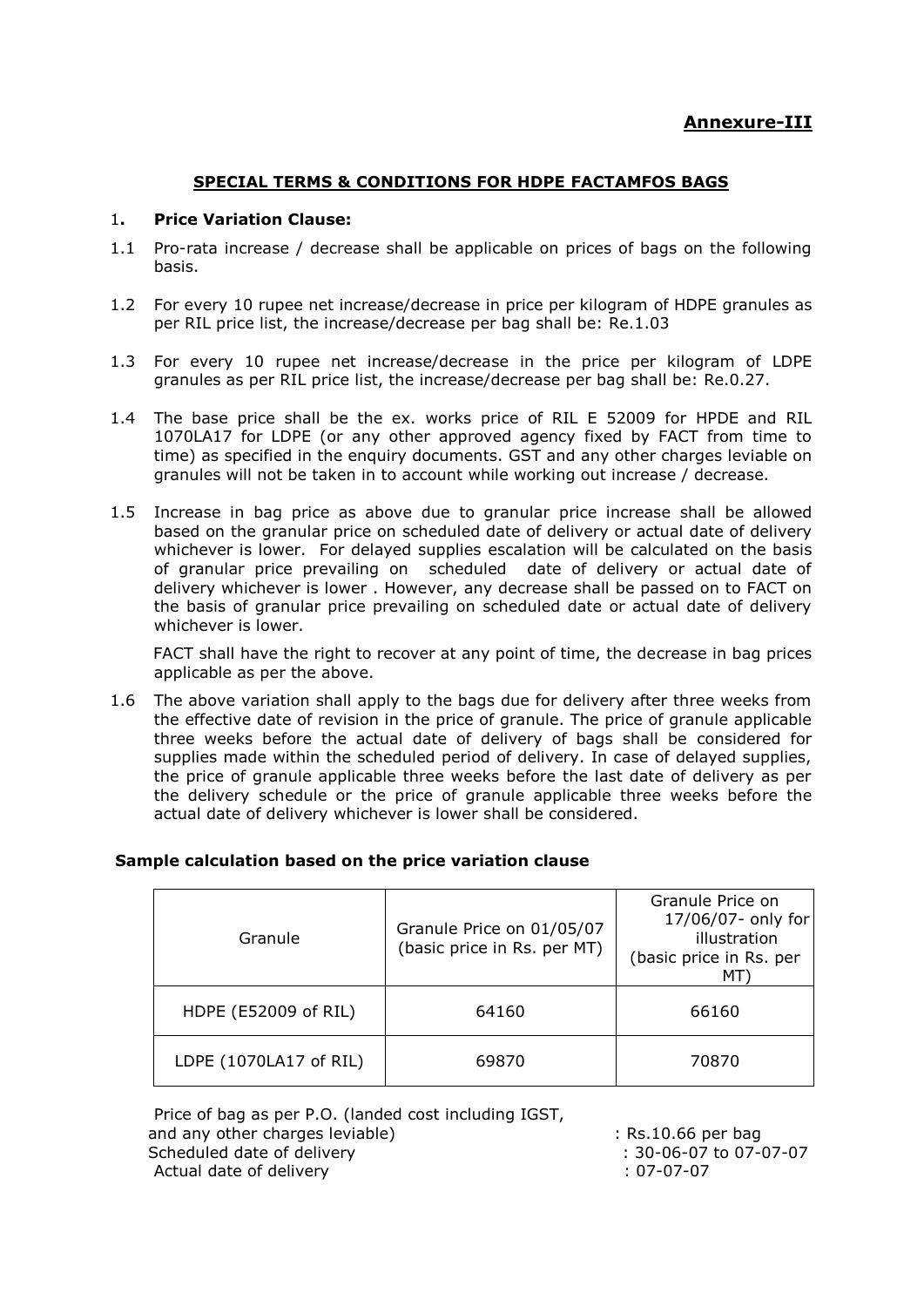Applicable date for granule price i.e. 3 weeks prior to : 17-06-07 actual date of delivery

| Factamfos Bags (HDPE E52009 & LDPE 1070LA17)                                         |       |  |  |
|--------------------------------------------------------------------------------------|-------|--|--|
| <b>HDPE Part:</b>                                                                    |       |  |  |
| Increase in price per bag for an increase of Rs.10 per kg in the price of<br>granule | 1.030 |  |  |
| Increase in the price of granule (per Kg) ie. $(66160 - 64160)/1000$                 | 2.000 |  |  |
| Increase in bag price for increase of Rs.2.00 per kg in granule price.               | 0.206 |  |  |
| <b>LDPE Part:</b>                                                                    |       |  |  |
| Increase in price per bag for an increase of Rs.10 per kg in the price of<br>granule | 0.270 |  |  |
| Increase in the price of granule (per Kg) ie. (70870-69870)/1000                     | 1.000 |  |  |
| Increase in bag price for increase of Rs 1.00 per kg in granule price.               | 0.027 |  |  |
| <b>Existing Order Price</b>                                                          | 10.66 |  |  |
| Revised Price (10.66+0.206+0.027)                                                    | 10.89 |  |  |

## **2.0 Quantity & Delivery**:

- 2.1 The bags shall be despatched in bales of 350 bags (Factamfos) packed in HDPE Woven fabric and in such a manner as to ensure safe arrival of bags at destination in good condition without damage or deterioration.
- 2.2 The Seller shall send to the consignee, with copy to the Finance Department and Materials Department of FACT, the following documents:
- a) Clean L/R in FACT's Name.
- b) Invoice containing the following information:
	- 1. Purchase Order Number and Date
	- 2. Quantity
	- 3. Rate per bag
	- 4. Total Value
	- 5. Lot Number
	- 6. Name of product to be packed in the bags.
- c) Seller's challan indicating inspection release order number and date.
- d) Inspection Release Order alongwith worksheets from the nominated inspection agents for predespatch inspection.
- e) Copy of GST invoice.
- 2.3 Each consignment must be accompanied by the following documents:
	- Copy of clear L/R
	- Invoice.
	- Seller's Challan indicating Inspection Release Order Number & Date.
	- Inspection Release Order alongwith worksheets.
	- Copy of GST invoice.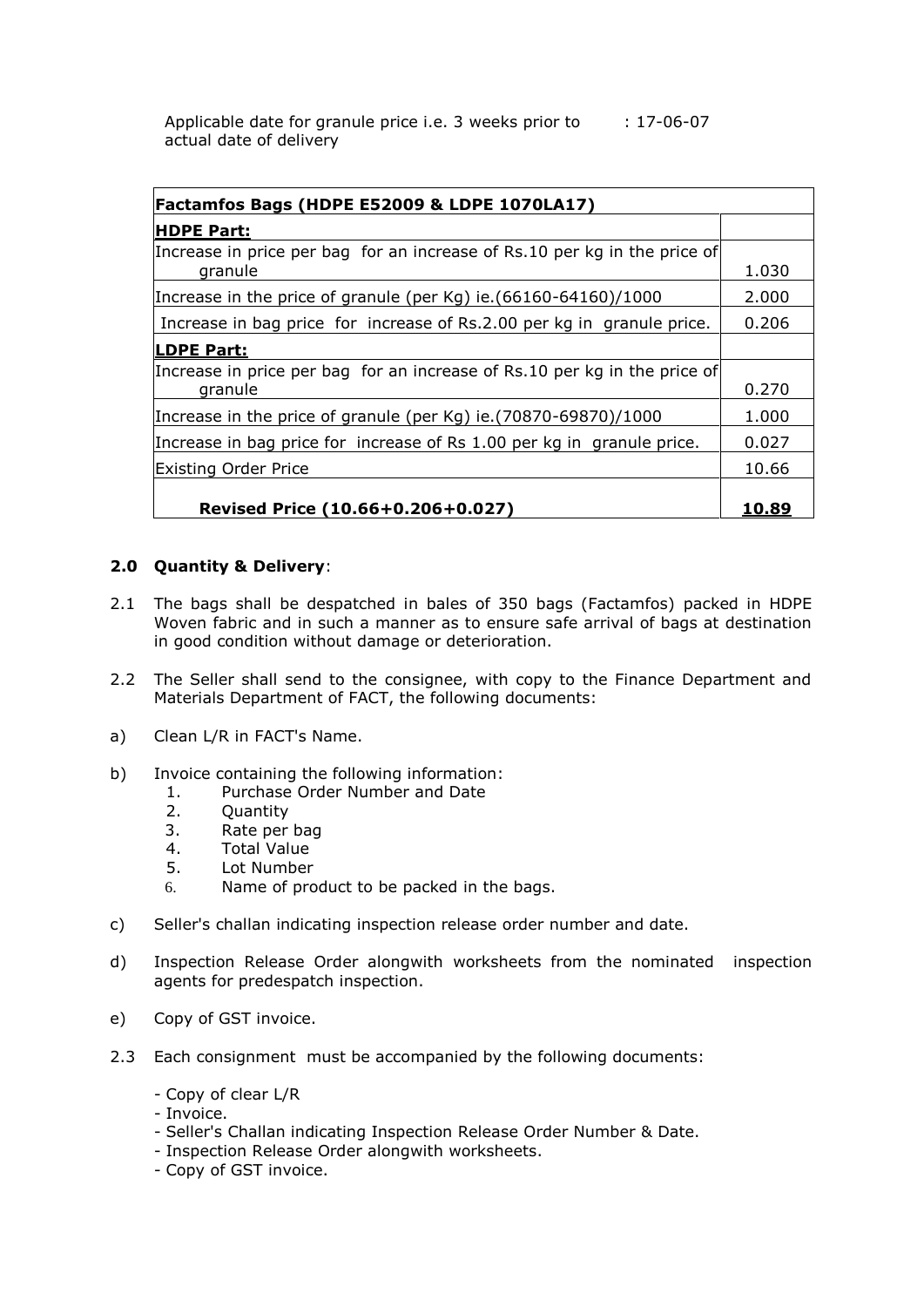2.4 All bags despatched shall bear the code of the Seller, the year, month and lot number to which the lot belongs. The codes shall be as follows:

Year 2002 shall be represented by 2K 02, Year 2003 by 2K 03, Year 2004 by 2K04 and so on.

Month of despatch shall be represented by alphabets A for January, B for February, C for March etc.

Lot nos.despatched in a particular month shall be numbered sequentially  $1, 2, 3, 4...$ 

All bags supplied shall be assigned lot identification code numbers based on the above. The code nos shall be printed at the right hand bottom of each bag.

#### **3.0 Inspection of bags**:

- 3.1 The bags are to be dispatched from manufactures works only after inspection and clearance by FACT personnel or by an independent agency to be appointed by FACT. FACT will conduct inspection on all lots at FACT site of delivery to accept or reject any lots, which shall be final. Sampling criteria shall be as per IS 9755. Specifications and criteria for conformity shall be as given in Annexure V.
- 3.2 In case bags are rejected after receipt at site on visual inspection, checking of weight or dimensions of the bags, the Seller may be allowed to segregate the bags within the company premises at the Seller's cost. This lot should then be resubmitted for visual inspection, checking of dimension and weight as per IS 9755 by FACT or by any inspection agency as decided by FACT for deciding on acceptance or rejection (This clause is not applicable for the lots of bags rejected for not meeting "Criteria for Conformity" given in Annexure V other than the criteria based on physical parameters like low weight, lower dimensions and poor appearance.)
- 3.3 Bags will be tested using Computerised Electronic Tensile Strength Testing Machines with break sensitivity set at 50%.
- 3.4 The rejected lot of bags / bags after segregation shall be taken back by the Seller after defacing by putting **'X'** across the full face of the bags at Seller's cost. If the resubmitted lot is rejected again, the lot shall be taken back by the Seller for replacement, after defacing all the bags at the Seller's cost.
- 3.5 FACT shall have the right to reject the bags, which are found to be rupturing during bagging or loading operations when they are put to use. The bags so rejected are to be replaced by the Seller at his cost or its cost shall be recovered from the Seller from pending or subsequent bills.
- 3.6 Removal of rejected bags.

Whenever the rejected bags are kept by FACT, the Seller shall bear the storage/handling charges at 1% of the value of the bags not taken back within 21 days from the date of receipt of notification of rejection per month. However, storage/handling charges will not be levied in case the bags pass retest for weight after segregation/ dimension. If the rejected goods are not removed within the period mentioned in the notice served. FACT reserves the right to return the rejected material at suppliers risk and cost or to dispose of the bags in such manner as it deems fit including auctioning at the risk and cost of the Seller,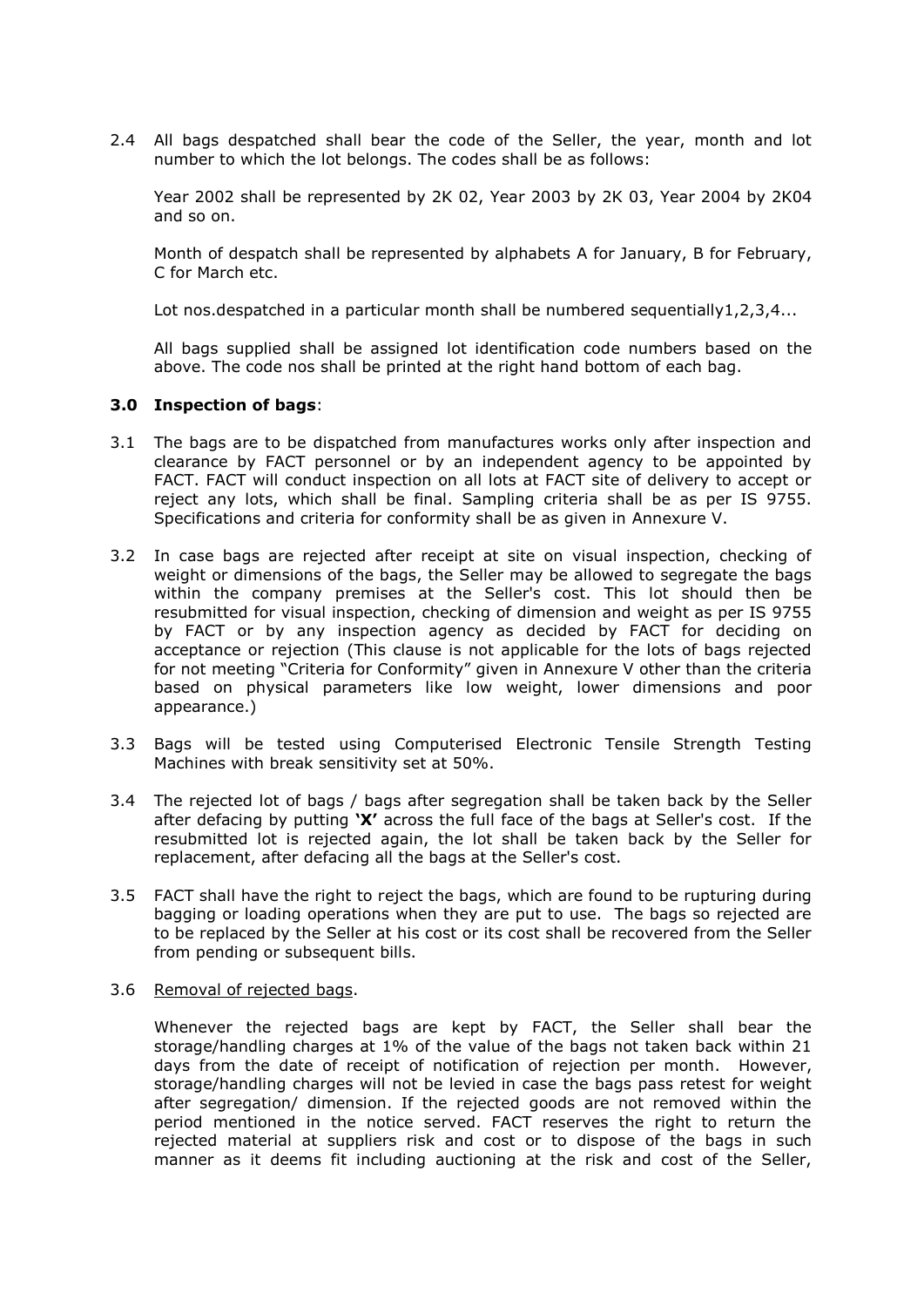without prejudice to FACT's rights for claiming from the Seller any further amounts by way of loss/ damages / costs after adjusting the proceeds of such disposals.

4.0 Pre Despatch Inspection(PDI) of bags: Bags are to be despatched only after inspection and clearance of each lot at your works by FACT personnel or by an independent agency to be appointed by FACT.

FACT reserves the right for Pre-despatch Inspection at the Supplier's works. In case FACT desires inspection at supplier`s works, the Seller shall co-ordinate with FACT for arranging prompt inspection. All charges towards such inspection shall be borne by FACT except when bags are rejected during pre despatch inspection in which case inspection charges shall be paid by the Seller. The Seller shall provide all facilities to the inspector to draw appropriate samples and conduct tests at the laboratory of the Seller free of cost. The Seller shall maintain the testing equipments duly serviced and got calibrated by authorised agencies or by statutorily approved bodies. FACT shall have the right to check the calibration and/or verify calibration certificates of testing equipments at the Seller's laboratory. Samples may also be drawn and taken to the laboratory of the Inspection Agency. The Inspection and acceptance shall be based on IS 9755 and our specifications.

#### 4.1 **Any inspection of bags during manufacture / prior to despatch does not absolve the Seller of his obligations as per this order including obligations as at clause 3 above.**

- 4.2 Any printed bag or lot put up for inspection at supplier`s works but rejected by FACT shall be defaced by the Seller by putting **'X**" across the full-face of the bags. Such bags shall be defaced in the presence of the representative of FACT. The wrapper of such rejected lots shall not be re-used for subsequent lots.
- 4.3 Any failure on the part of the Seller in defacing such bags may, besides termination of the contract and forfeiture of the Seller's security deposit and/or EMD, result in the Seller being debarred from participation in future enquiries of FACT.

**------------------**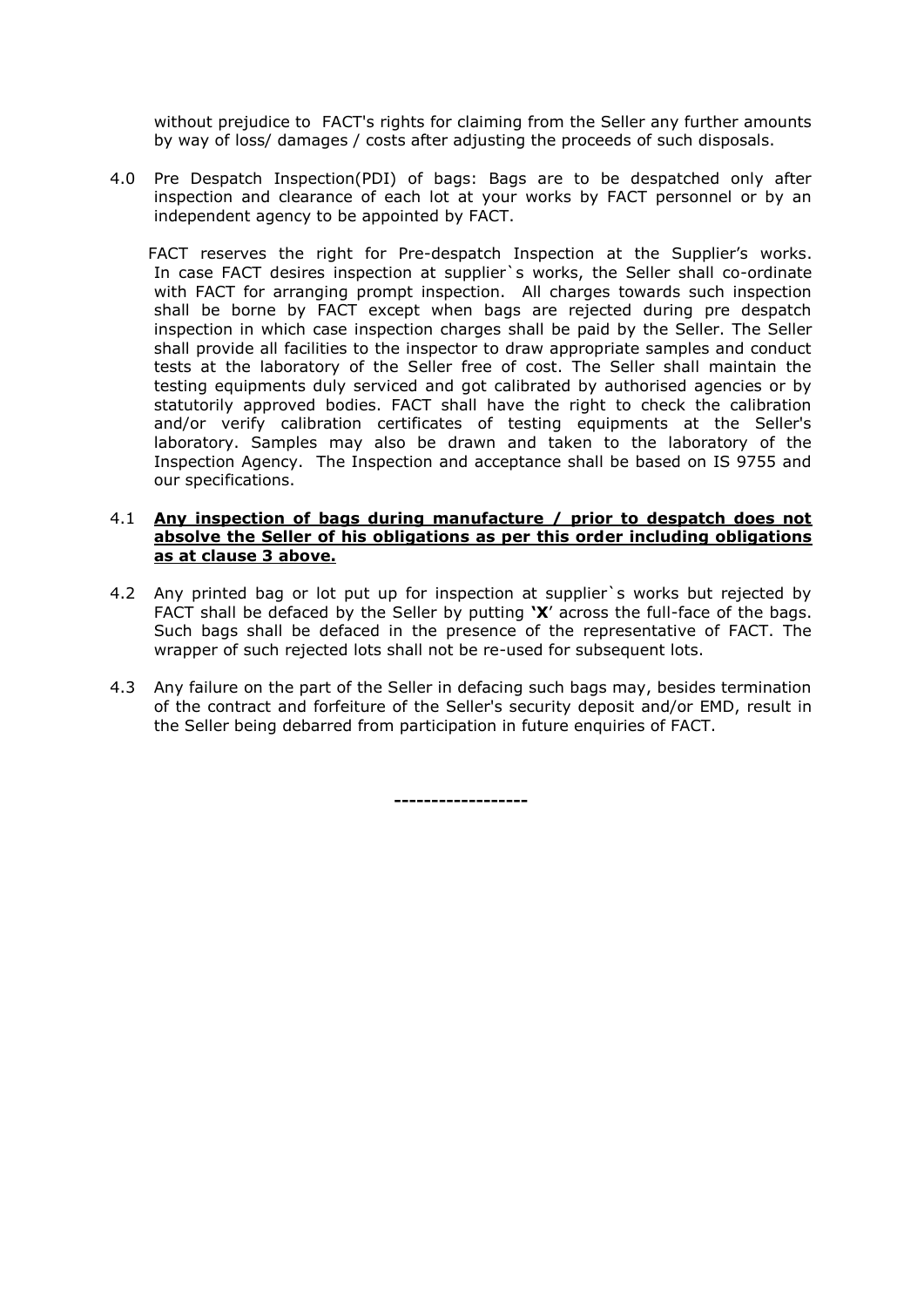SPECIFICATIONS FOR LAMINATED HIGH DENSITY POLYETHYLENE (HDPE) BAGS WOVEN ON CIRCULAR LOOMS FOR PACKING **FACTAMFOS / ZINCATED FACTAMFOS / IMPORTED UREA / IMPORTED COMPLEX** FOR FACT LTD, KOCHI

| Α.             | INSIDE DIMENSIONS<br><b>TOLERANCE</b>                                                                                                            |                            | 915 MM X 610 MM<br>+30 MM, -NIL ON BOTH WIDTH AND LENGTH.                                                                                                                                                                                                                          |
|----------------|--------------------------------------------------------------------------------------------------------------------------------------------------|----------------------------|------------------------------------------------------------------------------------------------------------------------------------------------------------------------------------------------------------------------------------------------------------------------------------|
| В.             | <b>CAPACITY</b>                                                                                                                                  |                            | 50 KGS.                                                                                                                                                                                                                                                                            |
| C.1<br>C.2     | WEIGHT OF INDIVIDUAL BAG<br>WEIGHT OF A BALE (350 BAGS)                                                                                          | $\mathcal{O}(\mathcal{O})$ | 130 GMS - TOLERANCE +/- 3%<br>45.5 KGS. (NET WT.),<br>TOLERANCE +3%/- 0% (No negative tolerance)                                                                                                                                                                                   |
| D.             | <b>BREAKING STRENGTH</b>                                                                                                                         |                            | : 87 KGF<br>WIDTHWISE<br>LENGTHWISE<br>: 69 KGF                                                                                                                                                                                                                                    |
|                |                                                                                                                                                  |                            | BOTTOM SEAM : 32 KGF<br>TESTING OF BREAKING STRENGTH SHALL BE DONE USING RAVELLED STRIP METHOD (CONSTANT<br>RATE OF TRAVERSE) AND THE RATE OF TRAVERSE SHALL BE 300 MM/MINUTE.                                                                                                     |
| D.1            | DROP TEST<br>THIS TEST.                                                                                                                          |                            | THE BAGS WITH 50 KG PRODUCT WILL BE<br>SUBJECTED TO DROP TEST FROM A HEIGHT OF 2 MTRS ON A PLATFORM FROM ALL SIDES,<br>EXCEPT SEAMS(FOUR DROPS PER BAG).NO BAG SHOULD RUPTURE WHEN SUBJECTED TO                                                                                    |
| $E_{\rm{max}}$ | <b>FABRIC</b>                                                                                                                                    |                            | BAGS MADE OUT OF SINGLE PIECEOF<br>LAMINATED HDPE FABRIC WOVEN ON                                                                                                                                                                                                                  |
|                | <b>BLUE TONE.</b>                                                                                                                                |                            | CIRCULAR LOOM AS PER IS 9755:2003. ANY<br>MIDDLE SEWN OR JOINTED BAGS WILL NOT BE ACCEPTABLE. FABRIC COLOUR - MILKY WHITE WITH                                                                                                                                                     |
| E.1            | <b>TAPE</b><br>SHOULD BE UP TO 25%                                                                                                               |                            | MONOAXIALLY ORIENTED HDPE TAPES HAVING 1000<br>DENIER AND MINIMUM WIDTH OF2.5MM. THE FABRIC SHALL BE WOVEN FROM HDPE TAPES<br>CONFORMING TO IS: 6192. THE ELONGATION TAPES WHILE TESTING BREAKING STRENGTH                                                                         |
|                | <b>TOLERANCE FOR DENIER:</b>                                                                                                                     |                            |                                                                                                                                                                                                                                                                                    |
| E.2            | MESH                                                                                                                                             |                            | 10% ON INDIVIDUAL VALUE<br>5% ON AVERAGE.<br>10 x 10 PER SQ. INCH.                                                                                                                                                                                                                 |
| E.3            | ENDS PER DM                                                                                                                                      |                            |                                                                                                                                                                                                                                                                                    |
|                |                                                                                                                                                  |                            | 40, TOLERANCE $+/- 2$                                                                                                                                                                                                                                                              |
| E.4            | PICKS PER DM                                                                                                                                     | $\mathbb{R}^2$             | 40, TOLERANCE $+/- 2$                                                                                                                                                                                                                                                              |
| E.5            | ELONGATION AT BREAK OF FABRIC:<br>(5.0 CM X 20 CM STRIP METHOD)<br><b>TOLERANCE</b>                                                              |                            | LENGTHWISE: 20%<br>WIDTHWISE : 20%<br>+/-5% ON BOTH WIDTHWISE& LENGTHWISE                                                                                                                                                                                                          |
| F.             | LAMINATION                                                                                                                                       |                            | FABRIC SHALL BE LAMINATED INSIDE WITH                                                                                                                                                                                                                                              |
|                | SHALL BE USED AND THE LAMINATION<br>BE FREE FROM PIN HOLES, PATCHES<br>BLISTERS, TEARS ETC. THE LAMINATION<br>SHOULD COVER THEENTIRE AREA OF THE |                            | LDPE 23 GMS/M2(CORRESPONDING TO 100 GUAGE NOMINAL). VIRGIN LDPE RESIN<br><b>SHALL</b><br>FABRIC USED. MILKY WHITE WITH BLUE<br>TONE & OPAQUE.                                                                                                                                      |
| G.             | <b>BAG MOUTH</b>                                                                                                                                 |                            | : IT SHOULD BE HEAT CUT OR SELVE-EDGED.<br>EDGES SHOULD NOT BE ROUGH.                                                                                                                                                                                                              |
| Н.             | MASTERBATCH                                                                                                                                      |                            | : MASTER BATCHES OF REPUTED MANUFACTURERS<br>MAY BE USED SO AS TO ENSURE THAT THE COLOUR REMAINS FAST AND DOES NOT BLEED. 3<br>SAMPLES OF THE BAGS/ FABRIC OF THE REQUIRED COLOUR AS PER FACT REQUIREMENT<br>SHALL BE SUBMITTED BEFORE STARTING BULK MANUFACTURING OF BAGS.ALL THE |

SAMPLES WILL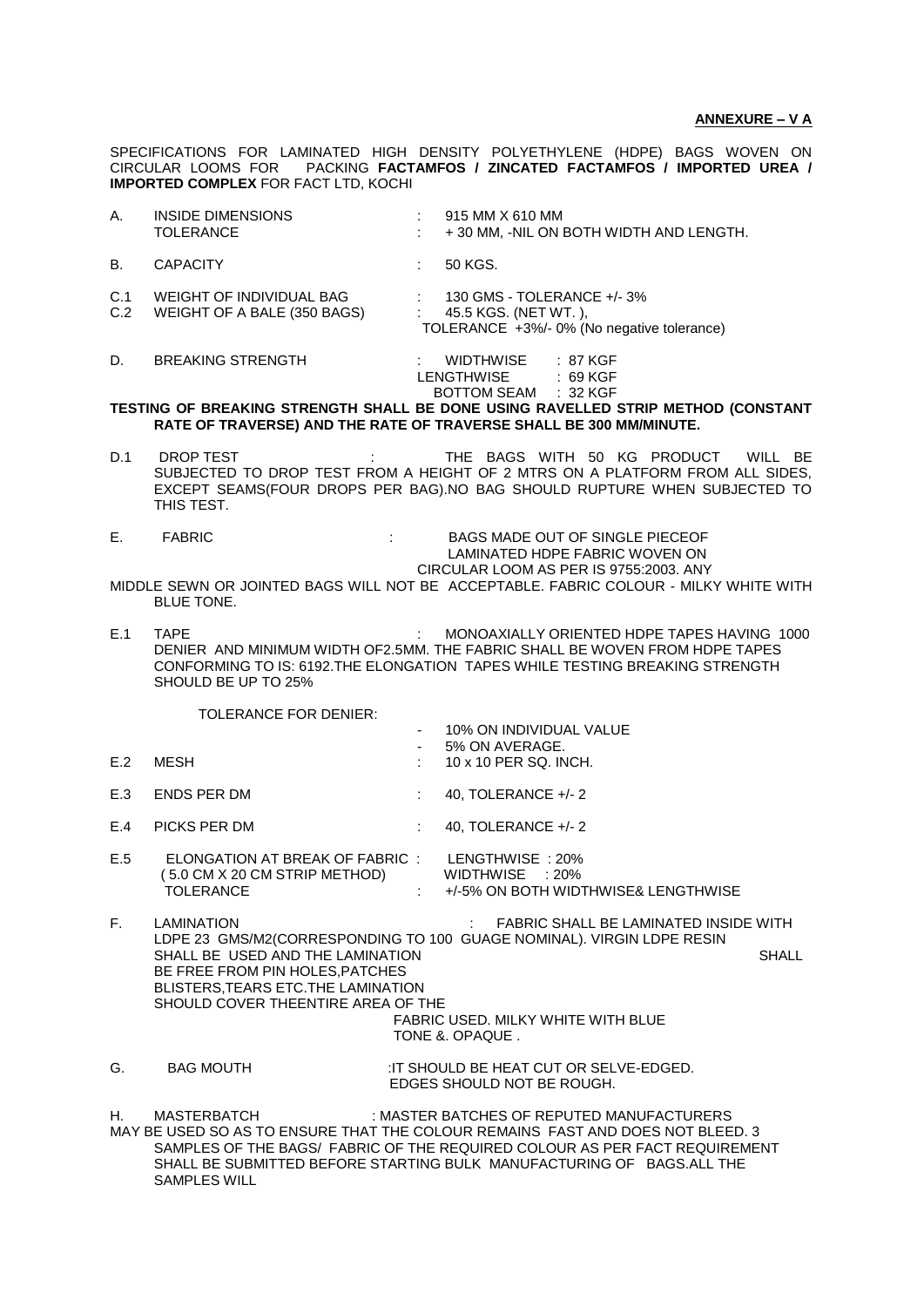- BE SIGNED AND APPROVED SAMPLE WILL BE RETURNED WITH SIGNATURE OF THE AUTHORIZED REPRESENTATIVE OF FACT. ANY LOT SUPPLIED, IF FOUND DEVIATING IN COLOUR AS COMPARED TO APPROVED COLOUR WILL NOT BE ACCEPTED.
- I. STITCHING : DOUBLE FOLD, DOUBLE STITCH WITH HDPE TAPE OF AT LEAST 1200 DENIER. STITCHING SHALL BE DONE AS PRESCRIBED IN IS 9755.
- J. BRANDING : DOUBLE COLOUR, SINGLE SIDE AS PER MONOGRAM SPECIFIED BY FACT. THE FOLLOWING INK (FERTILISER GRADE) SHALL BE USED: HINDUSTAN INK MFD BY HINDUSTAN INKS AND RESINS LTD., DAMAN. OR VARSHA INK OF VARSHA PRINTING INK MFG. CO., NAGPUR. SHADE OF THE BRANDING SHALL BE UNIFORM AND MATCHING FACT'S REQUIREMENTS.
- K. PACKING **IN A BAGS IN A BALE. BALES SHALL BE WRAPPED WITH HDPE** FABRIC OR HESSIAN CLOTH AND STITCHED PROPERLY TO WITHSTAND HAZARDS OF TRANSPORTATION. EACH BALE SHALL BE MARKED WITH NAME OF SUPPLIER, TYPE AND SIZE OF BAG, SERIAL NO. OF BALE, NO.OF BAGS IN THE BALE AND THE BALE WEIGHT.

L. APPLICABLE STANDARD SHALL BE IS 9755 FOR TYPE-I HDPE WOVEN SACKS FOR PACKING FERTILISERS.HOWEVER, IN CASES WHERE REQUIREMENTS IN THIS SPECIFICATION DIFFER FROM THOSE IN IS 9755, REQUIREMENTS IN THIS SPECIFICATION SHALL PREVAIL OVER THOSE IN IS 9755.

M. CRITERIA FOR CONFORMITY: THE LOT SHALL BE CONSIDERED AS CONFORMING TO THE REQUIREMENTS FOR ACCEPTANCE IF ALL THE FOLLOWING CONDITIONS ARE SATISFIED.

A) THE NUMBER OF DEFECTIVE SACKS IN CASE OF VISUAL INSPECTIONS, ENDS, PICKS AND DIMENSIONS IS UP TO 10 PERCENT OF THE SAMPLE SIZE AFTER ROUNDING OFF THE FRACTION TO NEXT HIGHER INTEGER.

B) NONE OF THE SACK OR BALE OF 350 SACKS WEIGHS LESS THAN THE RESPECTIVE LOWER SPECIFIED LIMIT.

C) THE AVERAGE BREAKING LOAD OF FABRIC IS NOT LESS THAN THE VALUE SPECIFIED AND NONE OF THE INDIVIDUAL VALUES IS MORE THAN 10 PERCENT BELOW THE SPECIFIED VALUE. THE TEST FOR THE LAMINATED SACK SHALL BE CARRIED OUT ON CENTRE PORTION OF THE SACK AS WELL AS AT LAMINATION JOINT.

D) THE SEAM STRENGTH OF NONE OF THE SACKS IS LESS THAN THE SPECIFIED VALUE

----------------------------------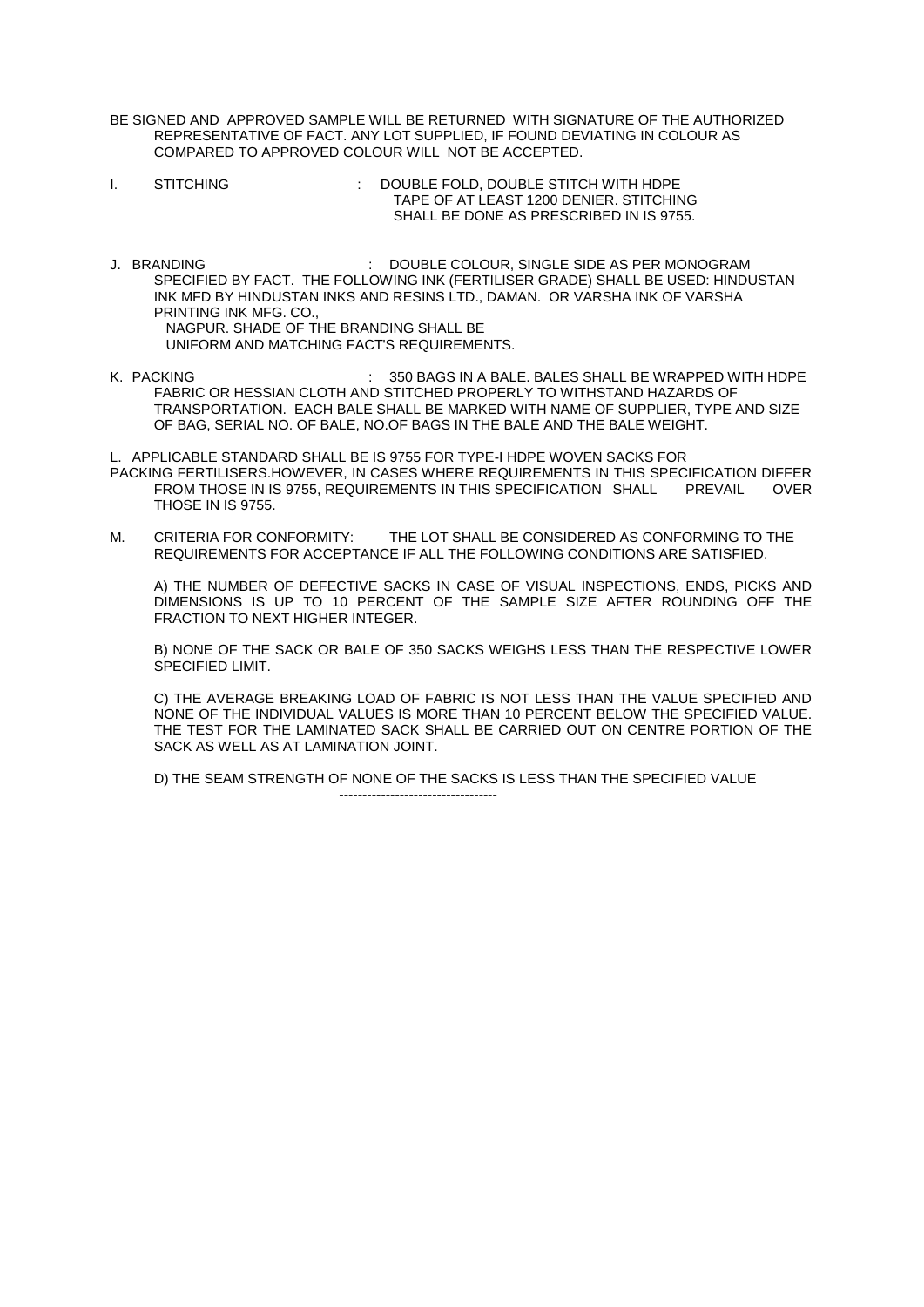## **Annexure-VI**

# Enquiry No.MAT-RM-99722 H dated 22/05/2020

# **DELIVERY REQUIREMENT**

# **OFFERED QUANTITY AND DELIVERY SCHEDULE (Delivery at destination):**

| Total quantity of HDPE Factamfos offered against<br>this enquiry (Lakhs nos.)            |            |  |
|------------------------------------------------------------------------------------------|------------|--|
| First lot from LOI date /<br>Confirmation by FACT.<br>(Specify Quantity and No. of days) | Quantity   |  |
|                                                                                          | No.of days |  |
| Quantity offered per week thereafter (Lakh Nos)                                          |            |  |
| Bags per lot                                                                             |            |  |

Date :

Place :

Signature and seal of bidder :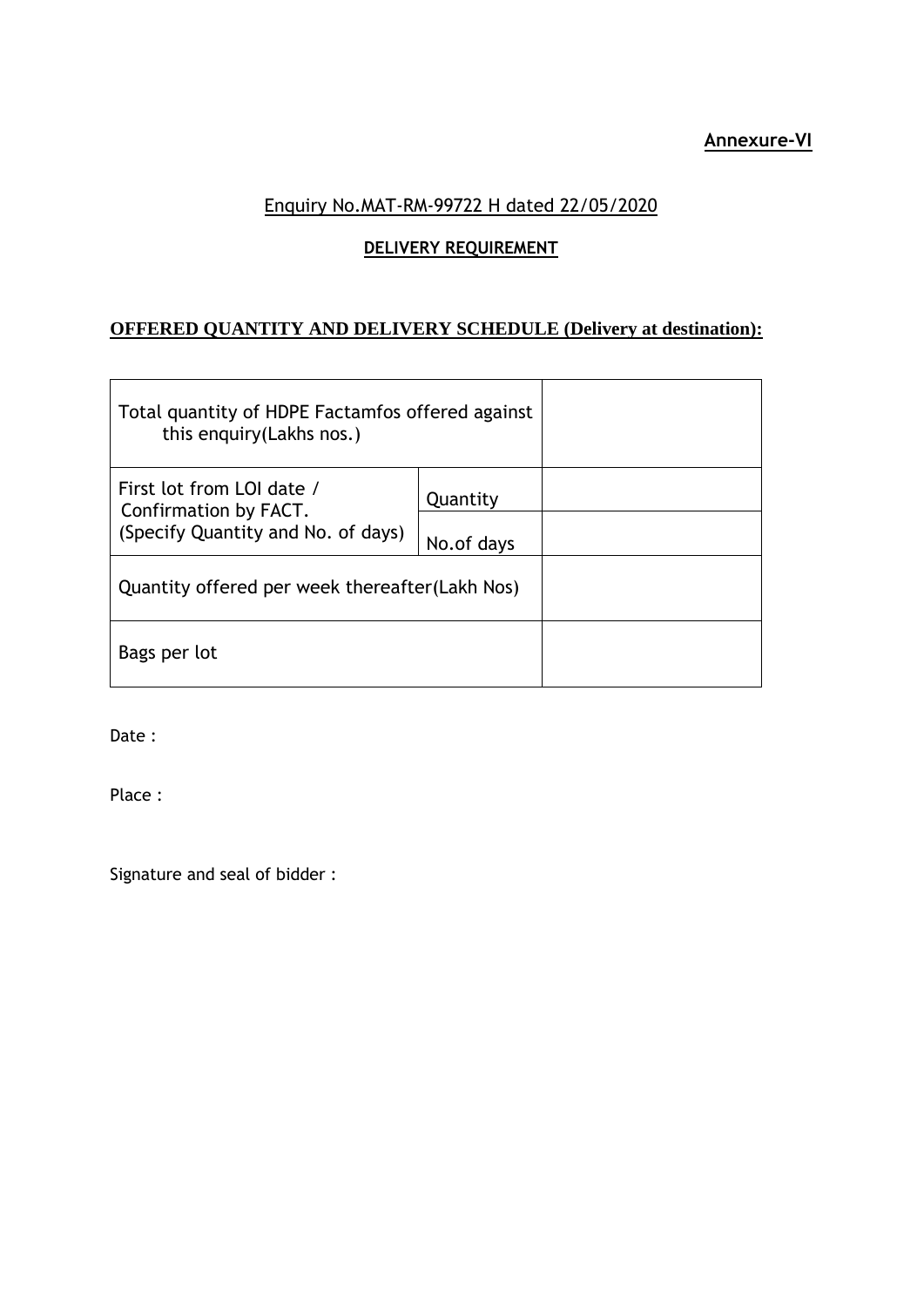#### **Annexure -VII**

#### PROFORMA OF BANK GUARANTEE IN LIEU OF SECURITY DEPOSIT (PERFORMANCE GUARANTEE BOND) (TO BE OBTAINED FROM A NATIONALISED/SCHEDULED BANK ON NON JUDICIAL STAMP PAPER OF RS.200/-).

The Fertilisers and Chemicals Travancore Limited, Udyogamandal P.O. Cochin - 683 501

 WHEREAS FACT - The Fertilisers and Chemicals Travancore Limited, Udyogamandal P.O. Kerala (hereinafter called referred to as the Company) has placed a Purchase Order No...................dated...........with M/s...................... .......................... hereinafter called the supplier) for the supply of ........................... and whereas it is one of the conditions of the said purchase order that the Supplier shall either remit a sum of Rs.............. (Rs..............................only) or furnish a Bank Guarantee for Rs.............. (Rs................................only) as security deposit for the due fulfillment of the said purchase order by the said Supplier.

 In consideration of the Company having agreed to accept a Bank Guarantee from us towards such security deposit in lieu of the cash deposit in accordance with the terms and conditions of the above purchase order, we.................. the Bank (hereinafter referred to as the Bank) do hereby undertake to pay the Company merely on demand any sum or sums from time to time demanded by the Company up to a maximum of Rs.............. (Rs..............................only) being the amount of the security deposit against any loss or damage caused to or suffered by or would be caused to or suffered by the Company by reason of any breach by the said Supplier of any of the terms and conditions contained in the said purchase order.

 We, the said Bank, do hereby undertake to pay the amount so demanded by the Company without any demur merely on a demand from the Company stating that the amount claimed is due by way of loss or damage caused to or suffered or would be caused to or suffered by the Company by reason of breach by the said Supplier of any of the terms and conditions contained in the said contract. Any such demand made on the Bank shall be conclusive as regards the amount due and payable by the Bank under this guarantee.

 We undertake to pay to the Company any money so demanded notwithstanding any dispute or disputes raised by the said Supplier in any suit or proceeding pending before any court or Tribunal relating thereto our liability under this being absolute and unequivocal.

 The payment so made by us under this Guarantee shall be a valid discharge of our liability for payment thereunder and the said Supplier shall have no claim against us for making such payment.

We ................................ further agree that the guarantee herein contained shall remain in full force and effect during the period that would be taken for the performance of the said contract and that it shall continue to be enforceable till all the dues of the Company under or by virtue of the said contract have been fully paid and its claim satisfied or discharged or till the Company certifies that the terms and conditions of the said contract have been fully and properly carried out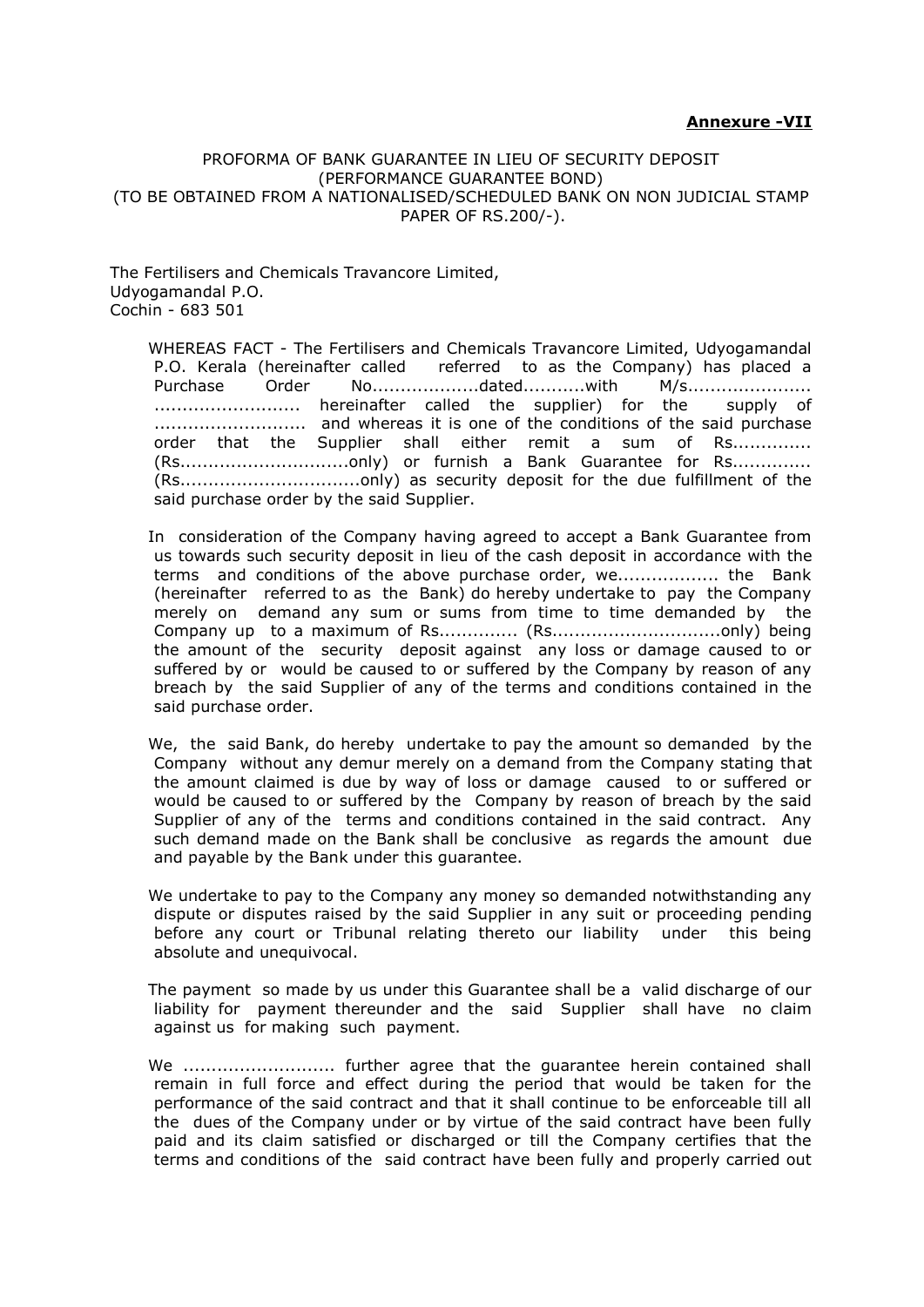by the said Supplier and accordingly discharges this guarantee.

 We .............................. further agree with the said Company that they shall have the fullest liberty without our consent and without affecting in any manner our obligations hereunder to vary any of the terms and conditions of the said contract or to extend time of performance by the said Supplier or to postpone for any time and from time to time any of the powers exercisable by it against the said supplier and either to enforce or forebear from enforcing any of the terms and conditions governing the said contract or securities available to the Company and the said Bank shall not be released from its liability under these presents by any exercise by the Company of the liberty with reference to the matters aforesaid or by reason of time being given to the said Supplier or any other forbearance, act or omission on the part of the Company or any indulgence by the Company to the said Supplier or any other matter or thing whatsoever which under the law relating to sureties, but for this provision, have the effect of so relieving us.

 This guarantee shall not be effected by any change in the constitution of the Bank or the Company or the said Supplier nor shall this guarantee be affected by any change in the constitution of the Company or the said Supplier by absorption with any other body or corporation and this guarantee shall be available to or enforceable by such body or corporation.

 Our guarantee shall remain in force until ............... Unless a claim or demand is made within six months after the expiry of the above date, all the Company's rights under the guarantee shall be deemed as waived/forefeited and we shall be relieved and discharged from all liabilities thereunder. Notwithstanding anything contained hereinbefore, our liability under this guarantee shall be limited to an amount not exceeding Rs.............. (Rs..............................only).

- Any notice by way of request, demand or otherwise hereunder may be sent by post to the Bank addressed as aforesaid and if sent by post, it shall be deemed to have been given at the time when it would be delivered in due course of post and in proving such notice when given by post, it shall be sufficient to prove that the envelope containing the notice was posted and certificate signed by an officer of the Company that the envelope was so posted shall be conclusive.
- Disputes/differences, if any, relating to or arising out of this Bank Guarantee, shall be settled by courts having jurisdiction over Udyogamandal, in Kerala State, where the registered office of the company is situated and no other court shall have jurisdiction in the matter.

 We .............................................. Bank lastly undertake not to revoke this guarantee during its currency except with the previous consent of the Company in writing.

Dated this ......... day of ..................... Two thousand and ...................

For (Name of Bank) :

Authorised Official :

Name :

Designation :

Full address of the Branch issuing this guarantee

Place: (Seal of Bank)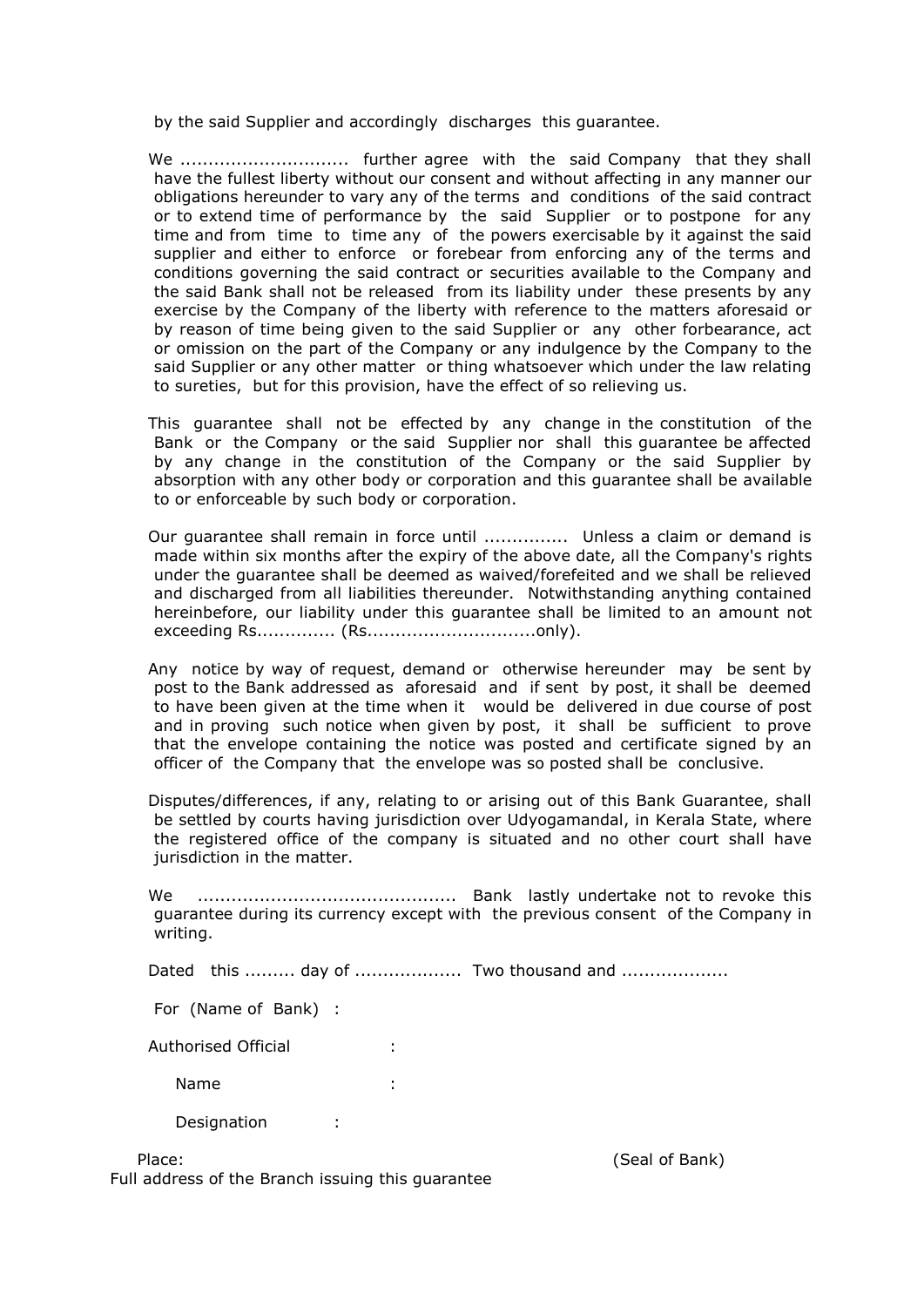#### **PROFORMA OF BANK GUARANTEE TOWARDS SECURITY DEPOSIT IN LIEU OF RETENTION OF BALANCE 2% PAYMENT FOR BAGS**

#### **(TO BE OBTAINED FROM A NATIONALISED/SCHEDULED BANK IN RS.200/- ON NON JUDICIAL STAMP PAPER**)

The Fertilisers And Chemicals Travancore Ltd., Udyogamandal.

> WHEREAS FACT (Fertilisers and Chemicals Travancore Ltd., Udyogamandal P.O., Kerala, hereinafter referred to as the Company) has placed an Order No...................... dated ..................... with M/s .......................................................... (hereinafter called the Supplier) for the supply of .......................... andwhere as it is one of the conditions of the said Order that the Supplier shall furnish a Bank Guarantee for Rs. ................ (Rupees.....................................................................) as security deposit for releasing 100% payment for supply of bags.

> In consideration of the Company having agreed to accept a Bank Guarantee from us towards such payment in accordance with the terms and conditions of the above Order, we........................ the Bank (hereinafter referred to the Bank) do hereby undertake to pay the Company merely on demand any sum or sums from time to time demanded by the Company upto a maximum of Rs................. (Rupees ................................................................................. only) being the amount of the security deposit against any loss or damage caused to or suffered by or would be caused to or suffered by the Company by reason of any breach by the said Supplier of any of the terms and conditions contained in the said Order.

> We, the said Bank, do hereby undertake to pay the amount so demanded by the Company without any demur merely on a demand from the Company stating that the amount claimed is due by way of loss or damage caused to or suffered or would be caused to or suffered by the Company by reason of breach by the said Supplier of any of the terms and conditions contained in the said Order. Any such demand made on the Bank shall be conclusive as regards the amount due and payable by the Bank under this guarantee.

> We undertake to pay to the Company any money so demanded notwithstanding any dispute or disputes raised by the said Supplier in any suit or proceeding pending before any court or Tribunal relating thereto our liability under this present being absolute and unequivocal.

> The payment so made by us under this guarantee shall be valid discharge of our liability for payment thereunder and the said Supplier shall have no claim against us for making such payment.

> We .............................................. further agree that the guarantee herein contained shall remain in full force and effect during the period that would be taken for the performance of the said Order and that it shall continue to be enforceable till all the dues of the Company under or by virtue of the said Order have been fully paid and its claim satisfied or discharged or till the Company certifies that the terms and conditions of the said Order have been fully and properly carried out by the said Supplier and accordingly discharges this guarantee.

> We.......................................... further agree with the said Company that they shall have the fullest liberty without our consent and without affecting in any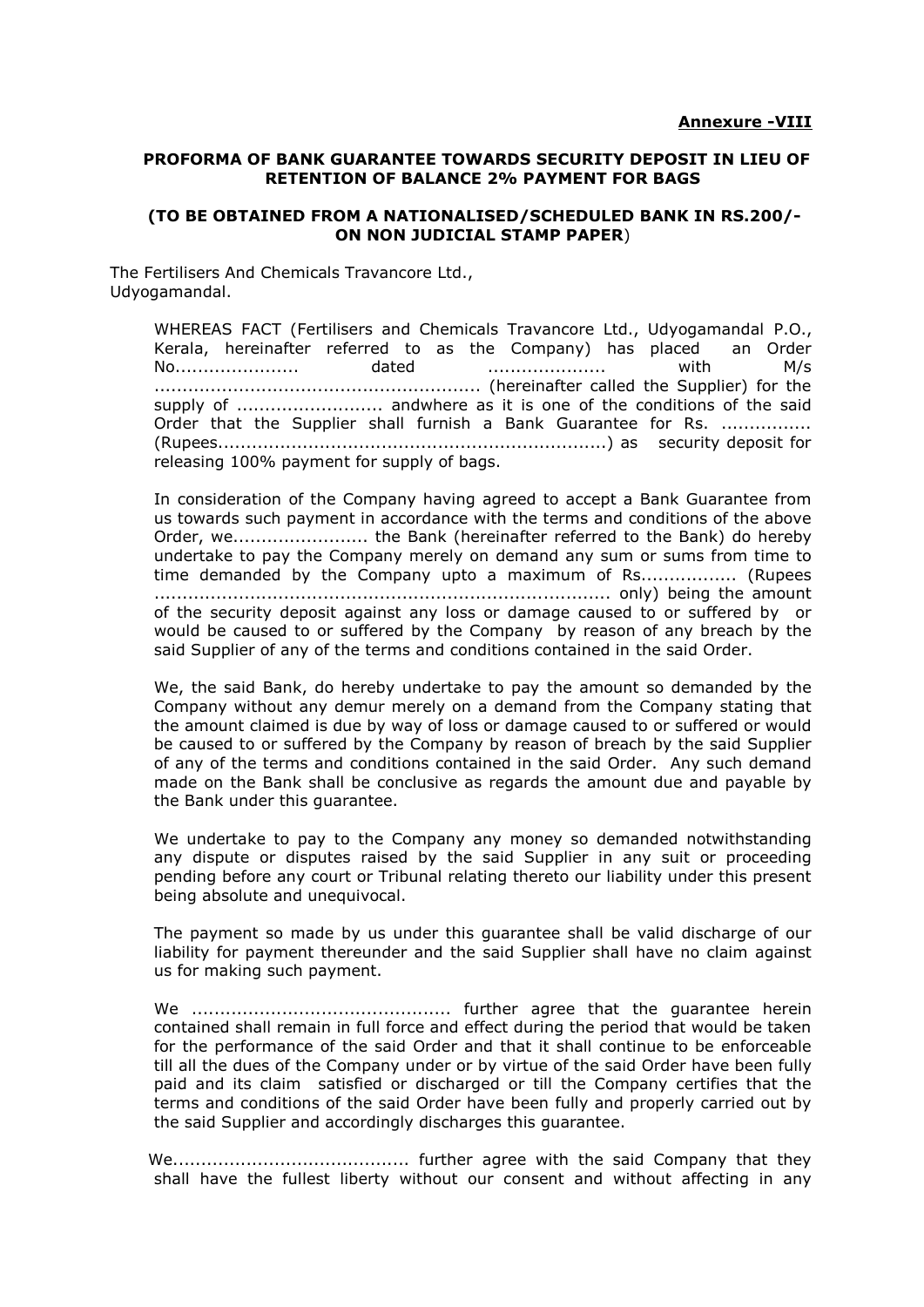manner our obligations hereunder to vary any of the terms and conditions of the said Order or to extend time of performance by the said Supplier or to postpone for any time and from time to time any of the powers exercisable by it against the said Supplier and either to enforce or forebear from enforcing any of the terms and conditions governing the said Order or securities available to the Company and the said Bank shall not be released from its liability under these presents by any exercise by the Company of the liberty with reference to the matters aforesaid or by reason of time being given to the said Supplier or any other forcebearance, act or omission on the part of the Company or any indulgence by the Company to the said Supplier or any other matter or thing whatsoever which under the law relating to sureties, but for this provision, have the effect of so relieving us.

 This guarantee shall not be affected by any change in the constitution of the Bank or the Company or the said Supplier nor shall this guarantee be affected by any change in the constitution of the Company or the said Supplier by absorption with any other body or corporation and this guarantee shall be available to or enforceable by such body or corporation.

 Our guarantee shall remain in force until.................................. Unless a claim or demand is made within six months after the expiry of the above date, all the Company's rights under the guarantee shall be deemed as waived/forfeited and we shall be relieved and discharged from all liabilities thereunder. Notwithstanding anything contained hereinbefore, our liability under this guarantee shall be limited to an amount not exceeding Rs. ..................(Rupees............................................................................. only).

 Any notice by way of request, demand or otherwise here under may be sent by post to the Bank addressed as aforesaid and if sent by post, it shall be deemed to have given at the time when it would be delivered in due course of post and in proving such notice when given by post, it shall be sufficient to prove that the envelope containing the notice was posted and certificate signed by an officer of the Company that the envelope was so posted, shall be conclusive.

 Disputes/differences, if any, relating to or arising out of this Bank Guarantee, shall be settled by courts having Jurisdiction over Udyogamandal, in Kerala State, where the registered office of the Company is situated and no other court shall have jurisdiction in the matter.

 We ...............................................Bank lastly undertake not to revoke this guarantee during its currency except with the previous consent of the Company in writing.

Dated this ..........................day of .......................... Two Thousand................

For (Name of Bank)

Authorised Official

 Name: Designation:

Place:

Full address of the Branch issuing this guarantee.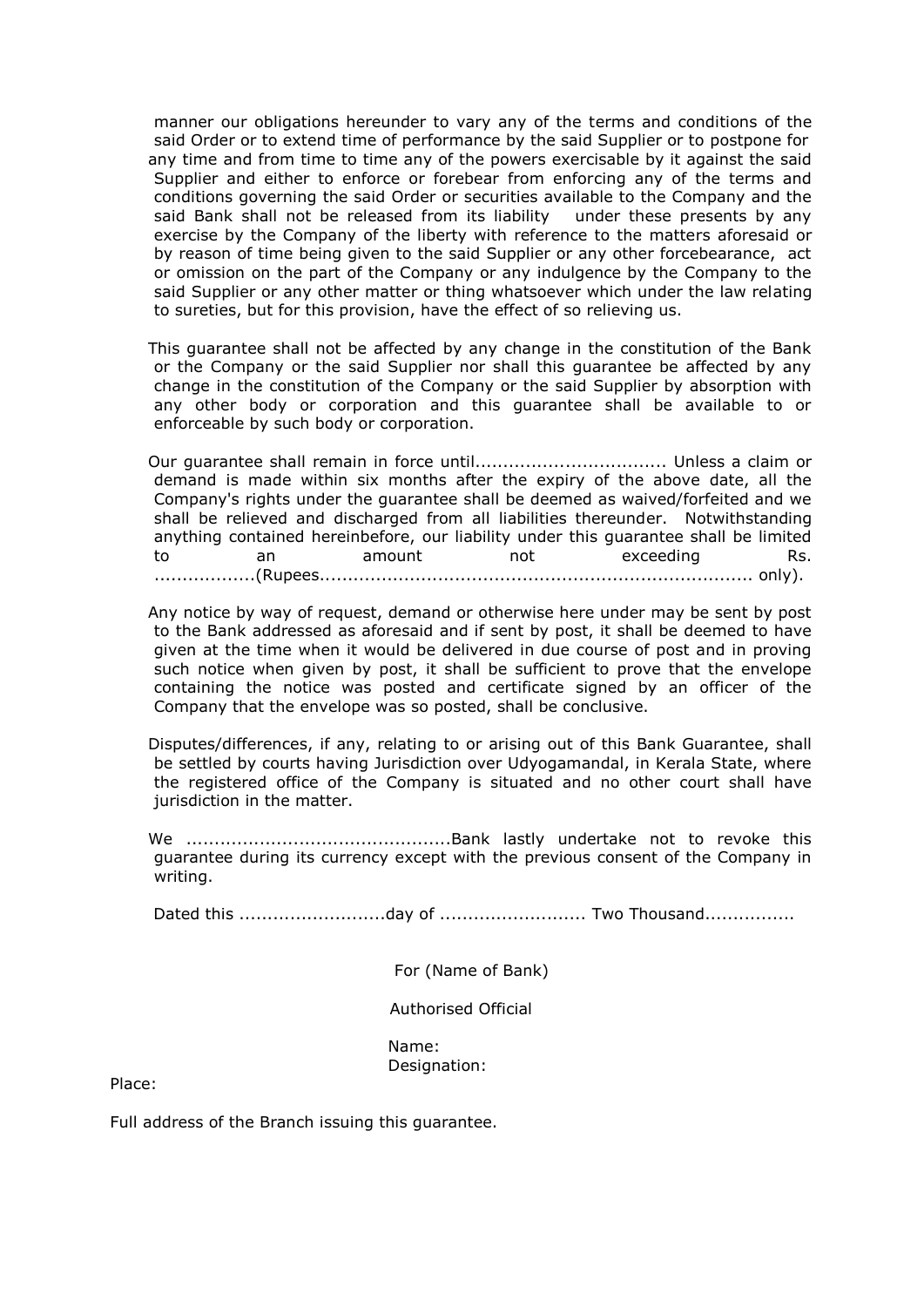## **Annexure – IX**

# **(Format for Compliance Statement)**

## **Compliance Statement.**

Name and Address of the bidder.

"We have read, understood and accepted the Specifications as per Annexure V A, Instructions to Bidders, Terms and Conditions, Special Terms and conditions, Delivery requirement and Check list for Commercial Terms as per Annexures I,II,III,IV,VI & X attached with your Enquiry No.**MAT-RM-99722 H dated 22/05/2020** against which this bid is being submitted".

Signature of Bidder

Name and Seal of the Bidder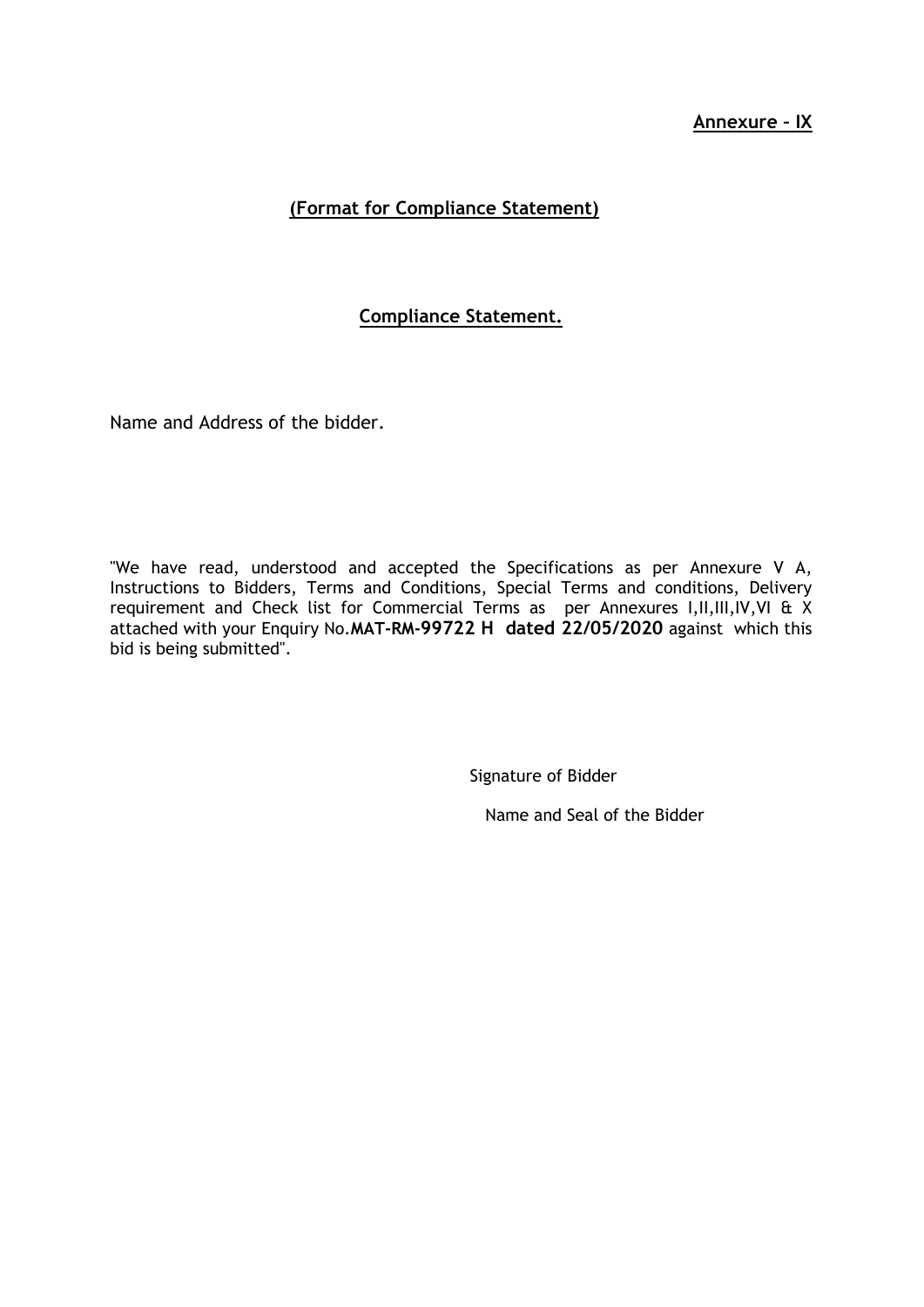# Enquiry No.MAT-RM-99722 H dated 22/05/2020

# **CHECK LIST FOR COMMERCIAL TERMS**

# (Scanned copy signed & duly filled by the bidder)

| $\underline{\underline{\mathsf{SL}}}$<br>No | <b>Terms</b>                                                                                                                                                                                                                                                                                                                                               |                                                                                                                                                                                           |                | <b>Bidder</b><br>confirmation<br>/response |  |
|---------------------------------------------|------------------------------------------------------------------------------------------------------------------------------------------------------------------------------------------------------------------------------------------------------------------------------------------------------------------------------------------------------------|-------------------------------------------------------------------------------------------------------------------------------------------------------------------------------------------|----------------|--------------------------------------------|--|
| $\mathbf{1}$                                | <b>VALIDITY OF OFFER</b> - Please specify                                                                                                                                                                                                                                                                                                                  |                                                                                                                                                                                           |                |                                            |  |
|                                             | (Offer shall be valid for 90 days from date opening of bid)                                                                                                                                                                                                                                                                                                |                                                                                                                                                                                           |                |                                            |  |
| 2                                           | Firm price/Price variation clause: The prices shall be for delivery<br>at destination by lorry and firm without any escalation till the<br>order is completely executed except for variation in statutory<br>levies as per 9.0 (Annexure-II) and for price of raw materials as per<br>Price Variation Clause in Annexure - III. Bidder to confirm as 'YES' |                                                                                                                                                                                           |                |                                            |  |
| $\mathbf{3}$                                | <b>PRICE BASIS</b> - Delivery Shall be made F.O.R. FACT STORES,<br>UDYOGAMANDAL / AMBALAMEDU - Bidder to confirm as 'YES'                                                                                                                                                                                                                                  |                                                                                                                                                                                           |                |                                            |  |
| 4                                           | <b>HSN Code</b>                                                                                                                                                                                                                                                                                                                                            |                                                                                                                                                                                           | <b>GSTN No</b> |                                            |  |
| 5                                           | <b>IGST %</b> (CGST+SGST) - Pl. indicate, as indicated in Price Bid<br>Format(BOQ)                                                                                                                                                                                                                                                                         |                                                                                                                                                                                           |                |                                            |  |
|                                             | <b>TRANSIT INSURANCE</b>                                                                                                                                                                                                                                                                                                                                   |                                                                                                                                                                                           |                |                                            |  |
| 6                                           | Transit Insurance shall be arranged by vendor as per clause 6.0 of<br>Terms and Conditions (Annexure-II) of enquiry document - Bidder<br>to confirm as 'YES'                                                                                                                                                                                               |                                                                                                                                                                                           |                |                                            |  |
| 7                                           | <b>PAYMENT TERM-</b> Shall be as under Clause 8.0 of Terms and<br>Conditions of (Annexure - II) of enquiry document - Bidder to<br>confirm 'YES'                                                                                                                                                                                                           |                                                                                                                                                                                           |                |                                            |  |
| 8                                           | <b>SECURITY DEPOSIT</b>                                                                                                                                                                                                                                                                                                                                    |                                                                                                                                                                                           |                |                                            |  |
|                                             | Shall be under Clause 4.0 of Terms and Conditions of (Annexure -<br>II) of enquiry document. - Bidder to confirm 'YES'                                                                                                                                                                                                                                     |                                                                                                                                                                                           |                |                                            |  |
|                                             | <b>DELIVERY</b>                                                                                                                                                                                                                                                                                                                                            |                                                                                                                                                                                           |                |                                            |  |
| 9                                           | The bags shall be delivered as per delivery schedules given by<br>FACT- Bidder to confirm 'YES'                                                                                                                                                                                                                                                            |                                                                                                                                                                                           |                |                                            |  |
|                                             | DELAY IN DELIVERY                                                                                                                                                                                                                                                                                                                                          |                                                                                                                                                                                           |                |                                            |  |
| 10                                          | confirm'YES'                                                                                                                                                                                                                                                                                                                                               | In case delivery is delayed as per delivery schedule, Liquidated<br>Damage shall be applicable as per Clause 11 of Terms and<br>Conditions (Annexure -II) of enquiry document.- Bidder to |                |                                            |  |